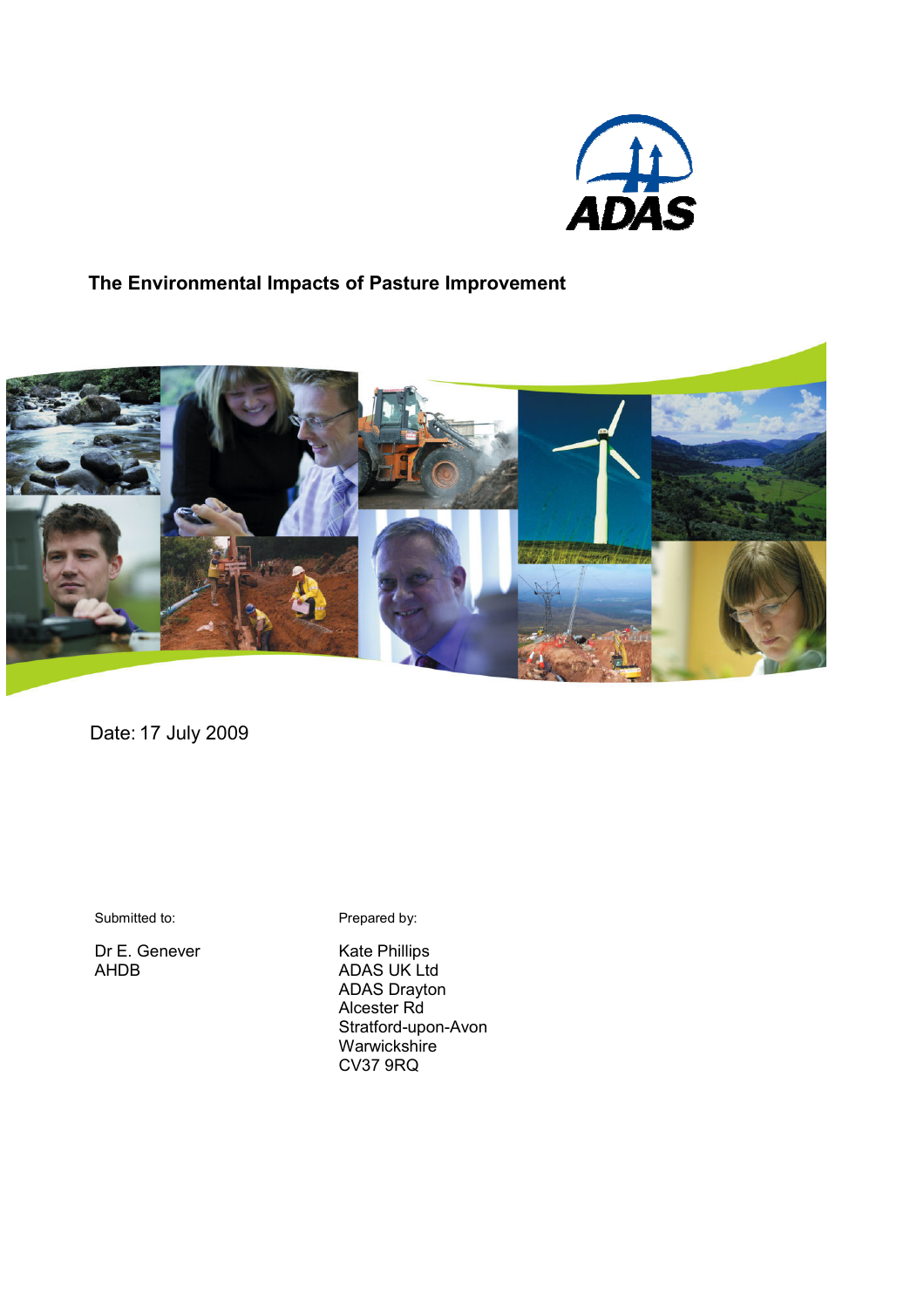# The ADAS team involved in this work included:

Owen Davies

Mair Morgan

Kate Phillips

Rachel Thorman

Sarah Wynn

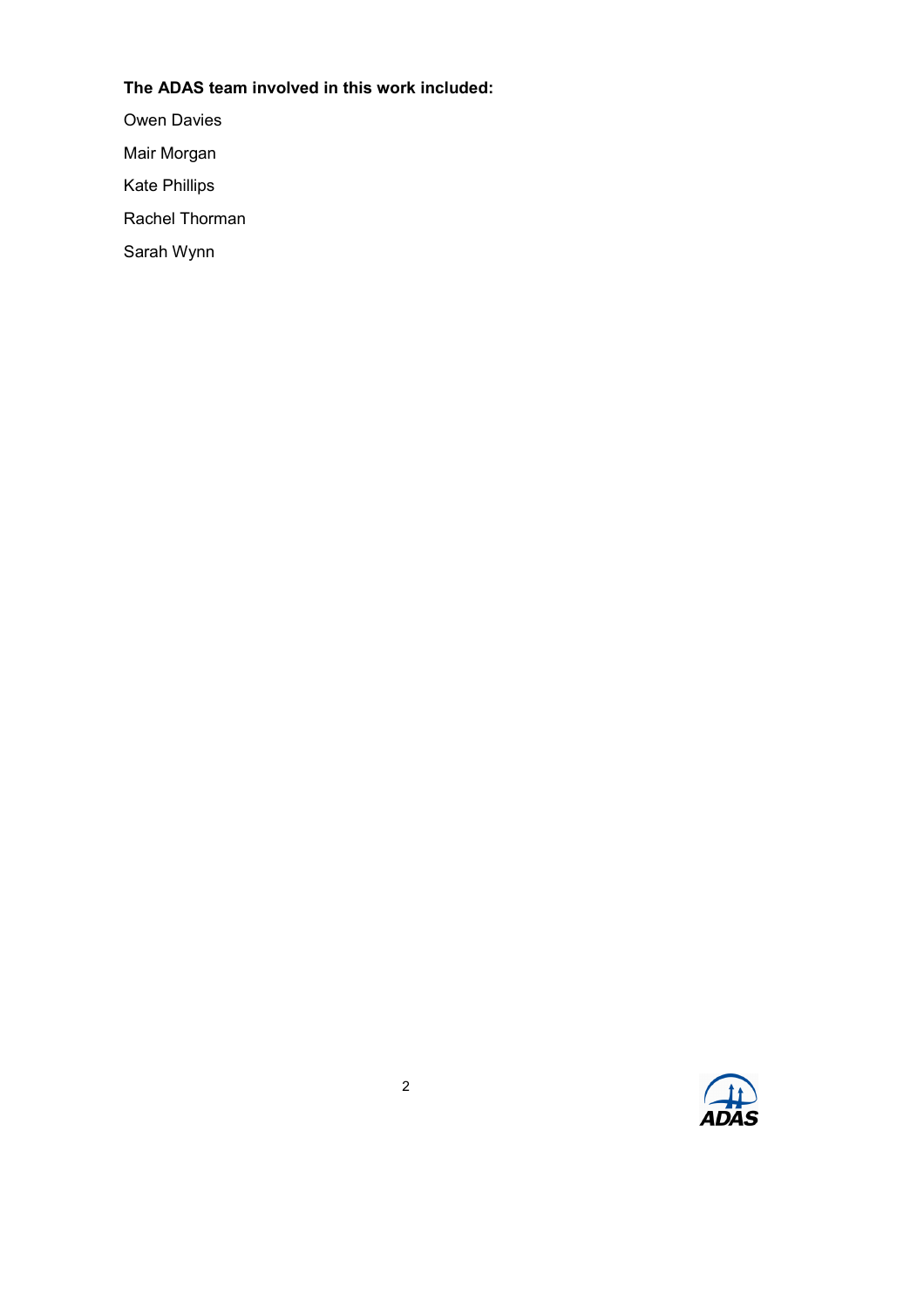### **Contents**

|                                                                       | Page           |
|-----------------------------------------------------------------------|----------------|
| 1.0 Introduction                                                      | 1              |
| 2.0 Literature review                                                 | $\mathfrak{p}$ |
| 2.1 Benefits of reseeding on ruminant performance                     | 2              |
| 2.1.1 Reseeding Grassland                                             | $\overline{2}$ |
| 2.1.2 Animal Performance                                              | $\overline{7}$ |
| 2.2 Release of greenhouse gases                                       | 9              |
| 2.3 Conclusions                                                       | 12             |
| 3.0 Method                                                            | 14             |
| 3.1 Reseeding methods                                                 | 14             |
| 3.2 Calculation of $N_2O$ , $CO_2$ and $CH_4$ emissions               | 15             |
| 3.3 Carbon storage and associated nitrous oxide $(N_2O)$<br>emissions | 16             |
| 3.4 Livestock Production                                              | 18             |
| 3.4.1 Cattle                                                          | 18             |
| 3.4.2 Sheep                                                           | 19             |
| 4.0 Results                                                           | 20             |
| 4.1 Emissions from reseeding                                          | 21             |
| 4.2 Animal emissions                                                  | 22             |
| 5.0 Conclusions                                                       | 24             |
| 6.0 References                                                        | 26             |
|                                                                       |                |

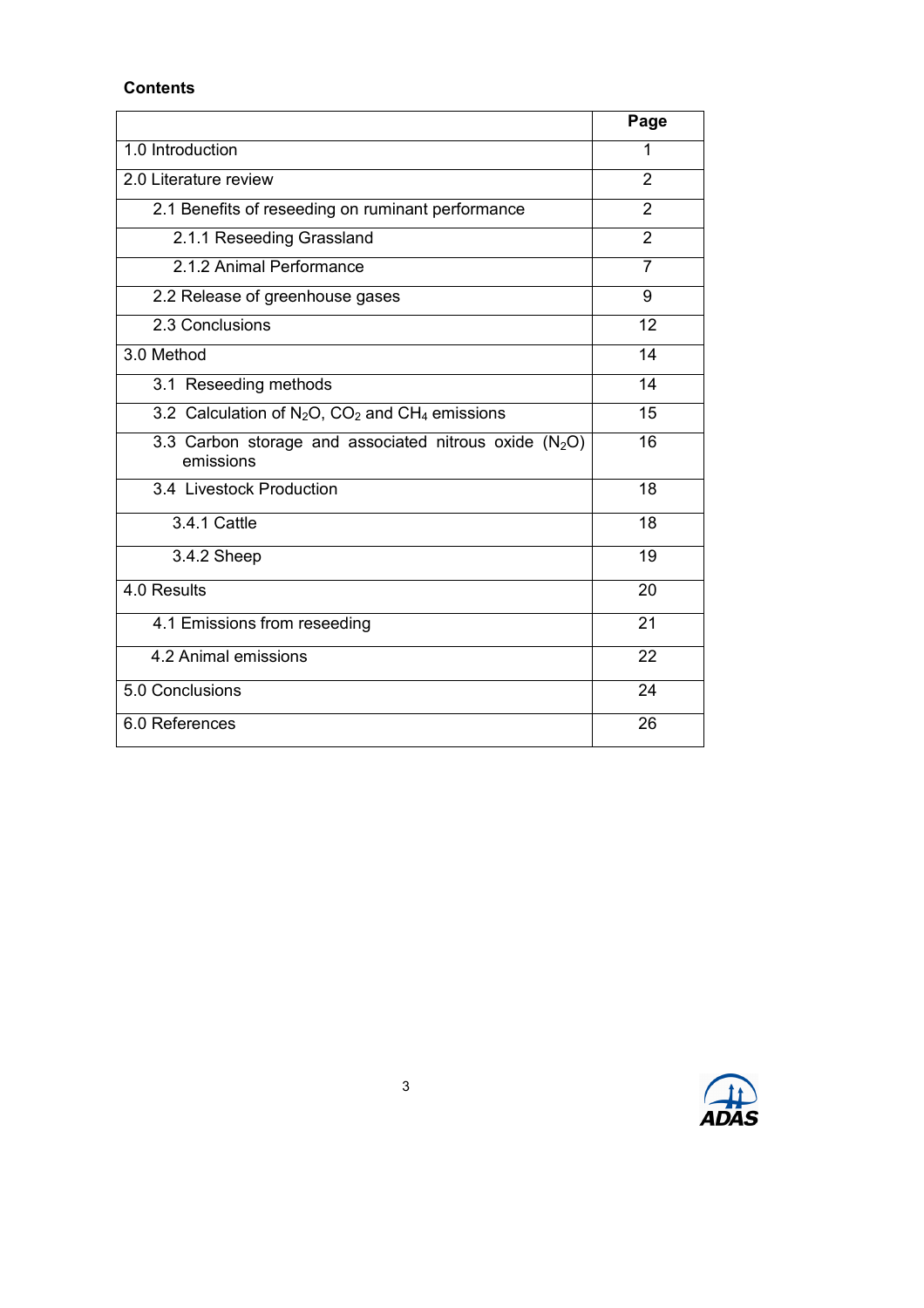# The Environmental Impacts of Pasture Improvement

# 1.0 Introduction

Well managed grassland provides a cost-effective and high quality feed for cattle and sheep, and given the high cost of supplementary feeds, producers need to make maximum use of grazed grass to improve efficiency. The use of modern varieties of grass and clover and the benefits of reseeding in terms of improved animal performance have been well demonstrated, but the impact of reseeding on greenhouse gas emissions has not been well documented.

Agriculture accounts for 67% of the UK nitrous oxide  $(N<sub>2</sub>O)$  emissions and 37% of methane (CH4) emissions (86% from enteric fermentation in ruminants). Emissions of N<sub>2</sub>O and CH<sub>4</sub> are particularly important, as their global warming potentials are 310 and 21 times greater than  $CO<sub>2</sub>$  respectively (IPCC, 2007).

Disturbance of permanent pasture by ploughing and other cultivations causes mineralisation of soil carbon and nitrogen and release of  $CO<sub>2</sub>$  and  $N<sub>2</sub>O$ . N<sub>2</sub>O is also released when the old sward decomposes after incorporation into the soil. Liming generates  $CO<sub>2</sub>$  and fertiliser (including manure) generates ammonia and  $N<sub>2</sub>O$ , hence judicious use of chemical fertiliser and manures in line with recommendations in RB209 (Defra, 2003) will help to minimise emissions. Field operations, including ploughing, harrowing, etc., use fuel and hence generate  $CO<sub>2</sub>$ .

However the emissions generated by reseeding are likely to be offset by significant improvements in animal performance (higher live-weight gain and shorter time to slaughter) when compared to animal weight gain on permanent pasture. Introduction of improved varieties of grass, like high sugar grasses, and clover will improve the efficiency of digestion, help to reduce nitrogen excretion and help to reduce  $CH<sub>4</sub>$  emissions per kg of meat produced (Lovett et al., 2004 and 2006).

This work aims to:

- 1. Review literature on the advantages of reseeding on animal performance and forage yield that can be realised at a farm level, especially in relation to different species and mixtures.
- 2. Calculate the emissions generated from the various forms of reseeding in terms of energy used by machinery and land disturbance.
- 3. Produce information on the benefits in relation to GHG emissions from improved animal performance as a result of better quality pasture. The calculations will use permanent pasture as the control. The calculations will include information on predicted live-weight gain and days on farm for both lambs and finishing cattle.

1

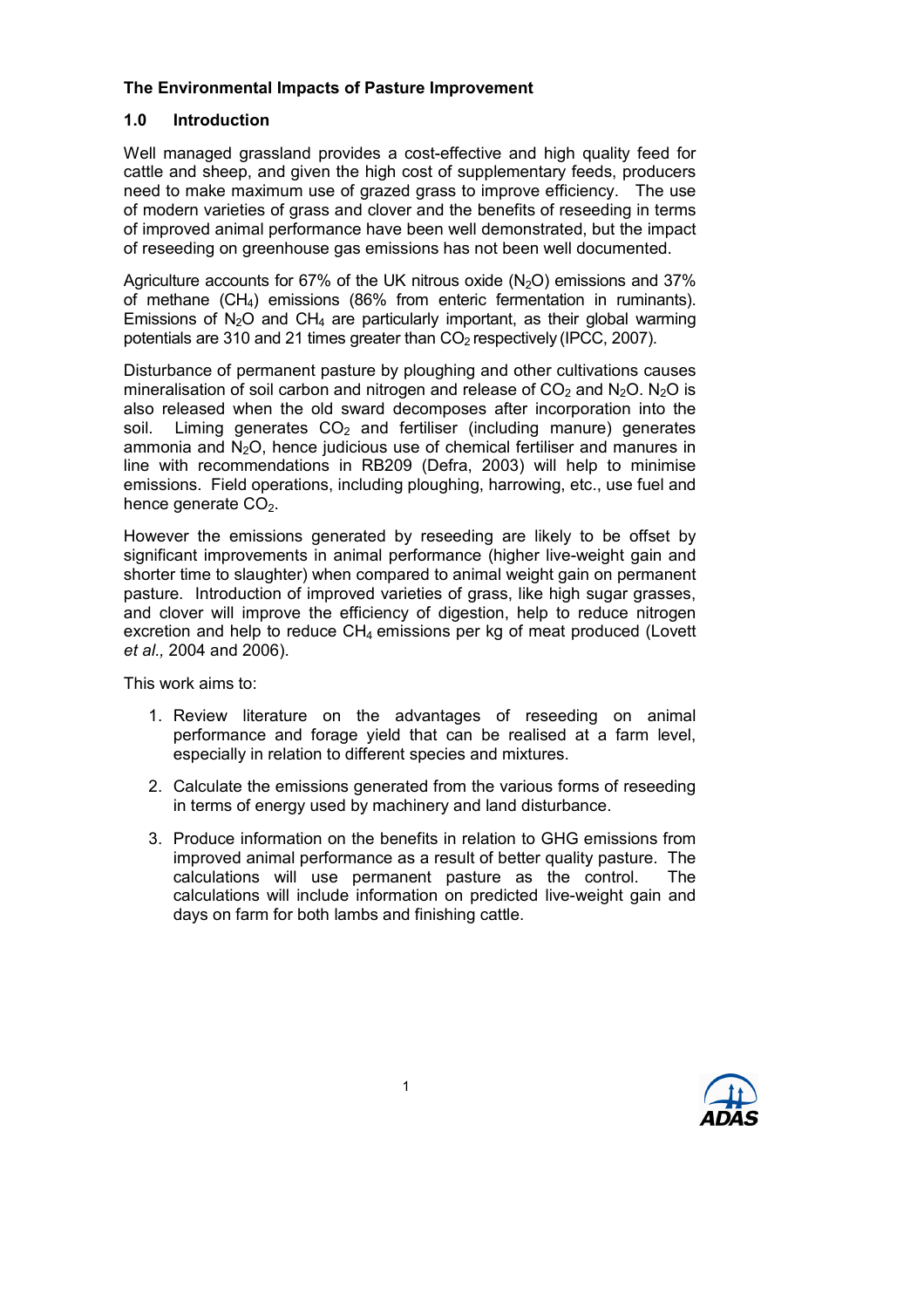### 2.0 Literature Review - The Environmental Impacts of Pasture Improvement

The three main greenhouse gases (GHGs) are carbon dioxide  $(CO<sub>2</sub>)$ , methane (CH<sub>4</sub>) and nitrous oxide (N<sub>2</sub>O). GHG emissions from agriculture account for around 7% of total UK emissions (Defra 2008). In terms of agriculture  $N_2O$  and  $CH_4$  are the most significant and have a global warming potential 310 and 21 times greater than  $CO<sub>2</sub>$  respectively. Hopkins & Lobley (2009) stated that total UK agricultural GHG emissions have decreased by 17% since 1990, and methane emissions have decreased by 52% through a combination of reduced livestock numbers and more efficient feeding. Pasture improvement through the use of new forage varieties with improved energy and protein characteristics, coupled with efficient utilisation through animals bred with high genetic potential for meat and milk production, is one practical and effective way of realising GHG reductions.

Newly sown grassland swards can deteriorate after just a few years, through ingress of weeds, soil compaction and poaching. Within three years, the proportion of sown grasses in a sward can drop by 30%, and by 10 years, sown species have virtually halved (Hopkins, 2000). When weeds become established in a sward, grass growth can be impaired and the overall digestibility and palatability is reduced. Many suggest that permanent grass leys should be considered for reseeding every 8-10 years.

# 2.1 Benefits of reseeding on ruminant performance

# 2.1.1 Reseeding grasslands

Pasture improvement is usually carried out when swards have been damaged through excessive poaching, when sown species have largely been replaced by weed grasses, or to introduce improved varieties of grass and clover. If weed species contribute more than 10% of sward dry matter, production is compromised. As an example, creeping thistle (Cirsium arvense) is a common weed of grazed pastures and a 10% infestation of thistles in a sward will reduce grass production by 1.1 tDM/ha (Connabeer, 2009). At 40% infestation, the loss rises to 4.4 tDM/ha. IGER research in the late 1990's showed that cattle and sheep tend to leave 30cm around each thistle plant reducing overall sward utilisation. Mechanical topping reduces seed production of creeping thistle but not root spread (Connabeer, 2009). Weed species are able to dominate over sown species under conditions of low pH, low phosphate or potash status, over or under grazing, or compaction, and their presence brings losses in terms of sward digestibility, soluble carbohydrate (sugar) content, metabolisable energy and dry matter yield.

Eblex (2008a) ('Improving pasture for better returns') states that new varieties can boost production from permanent pasture over five years by £2,000/ha after typical reseeding costs, and reseeding a five year old ley with improved varieties can produce an extra £1,235/ha of forage in the first year, 33% more yield than a typical five year old ley. Over the next four years, yields will be an average of 10% higher than the original sward.

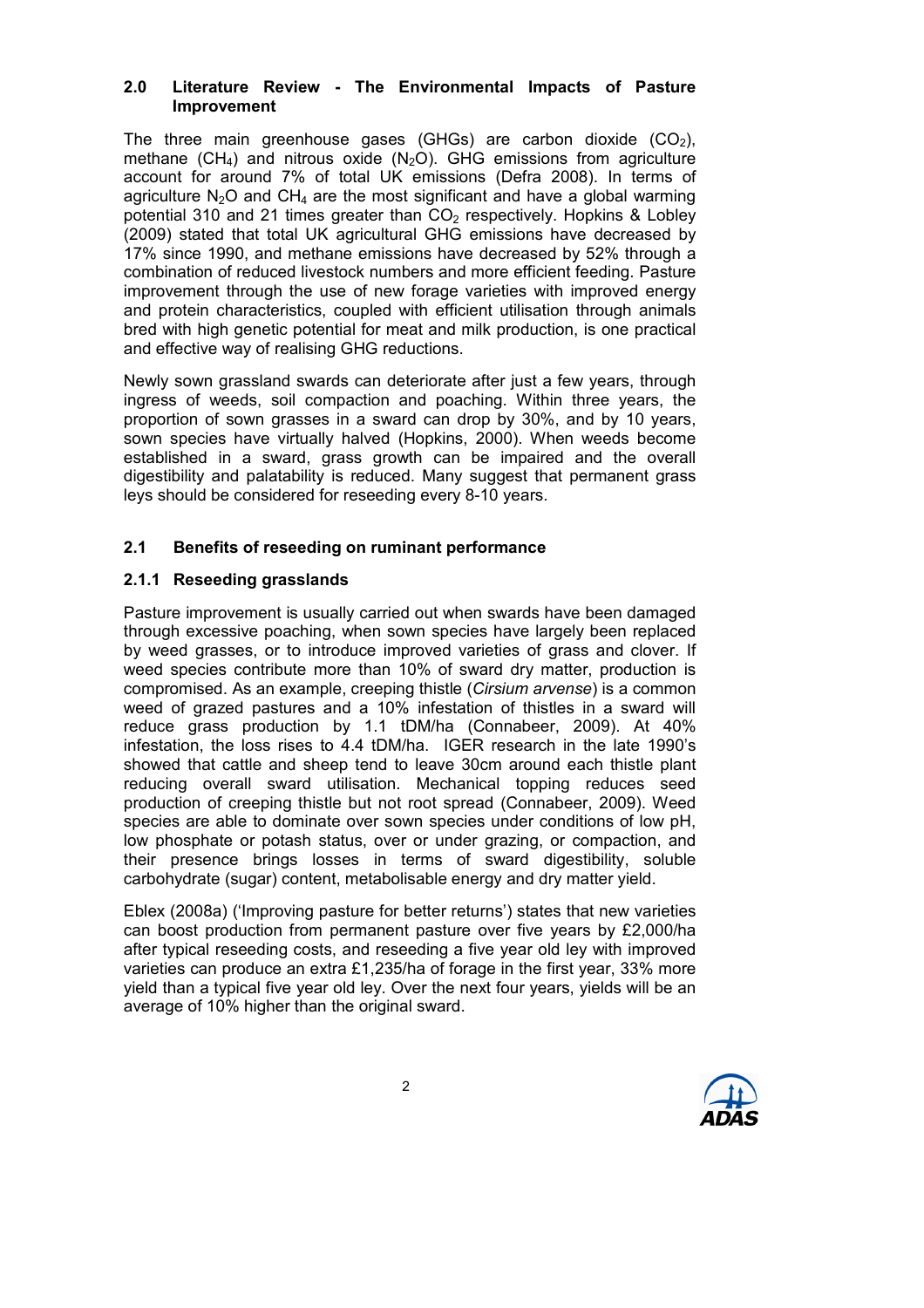Other reported advantages include higher digestibility, improved growth in early spring and late autumn, better quality silage and increased animal performance - higher milk yield, milk protein content and live-weight gain.

#### **Costs**

Records from an upland farm in Powys showed that reseeding old grassland with a mixed ley of ryegrasses, chicory and clover dramatically improved liveweight gain and improved subsequent beef returns by more than £100 a head (FWi 2009). and British Seed Houses (2008) calculated that reseeding costs at between £309 and £469/ha (Table 1) and highlighted that reseeding worn out grazing to best practice standards costs an extra £32/ha a year but yields a 7:1 return on investment. Reseeding to best practice costs £94/ha for each year of a 5 year ley.

# Table 1 Typical reseeding costs

|                                             | Standard | Best practice |
|---------------------------------------------|----------|---------------|
| Seed (£/ha)                                 | £86      | £111          |
| Fertiliser (£/ha)                           | £99      | £124          |
| Chemicals (£/ha)                            | £25      | £62           |
| Labour and machinery (£/ha)                 | £99      | £148          |
| Total establishment cost (£/ha a year)      | £309     | £469          |
| Extra cost of best practice $(E/ha a year)$ |          | £32           |

(Monsanto and British Seed Houses 2008)

# Yields

Hopkins (2000) highlighted how basal yields, with no added fertiliser N, vary greatly depending on site conditions. Under a monthly cutting regime in the UK, the potential annual herbage production from unfertilised sown perennial ryegrass may exceed 6t DM/ha, but less than 1t DM/ha may be achieved under poor grass growing conditions.

The Grassland Management 'Practice into Profit' (GMPIP) report 99 (DARD, 1999) also highlights the variability of grass yield, due to numerous limiting factors, and quotes that maximum production on commercial farms seldom exceeds 10-13 tDM/ha, but that some hybrid ryegrass based swards can support high yields of herbage (over 16 tDM/ha in 4 cuts) as well as grazings into late summer and autumn. Growth plots at Greenmount, Ireland produced 11.7tDM/ha in 1999 and 12.4t DM/ha in 1998 (GMPIP report 99).

The Eblex booklet 'Improving pasture for better returns' quoted that well managed, correctly fertilised pasture containing productive grasses and clovers can produce 10-11 tDM/ha under grazing or 13-14tDM/ha when cut for silage.

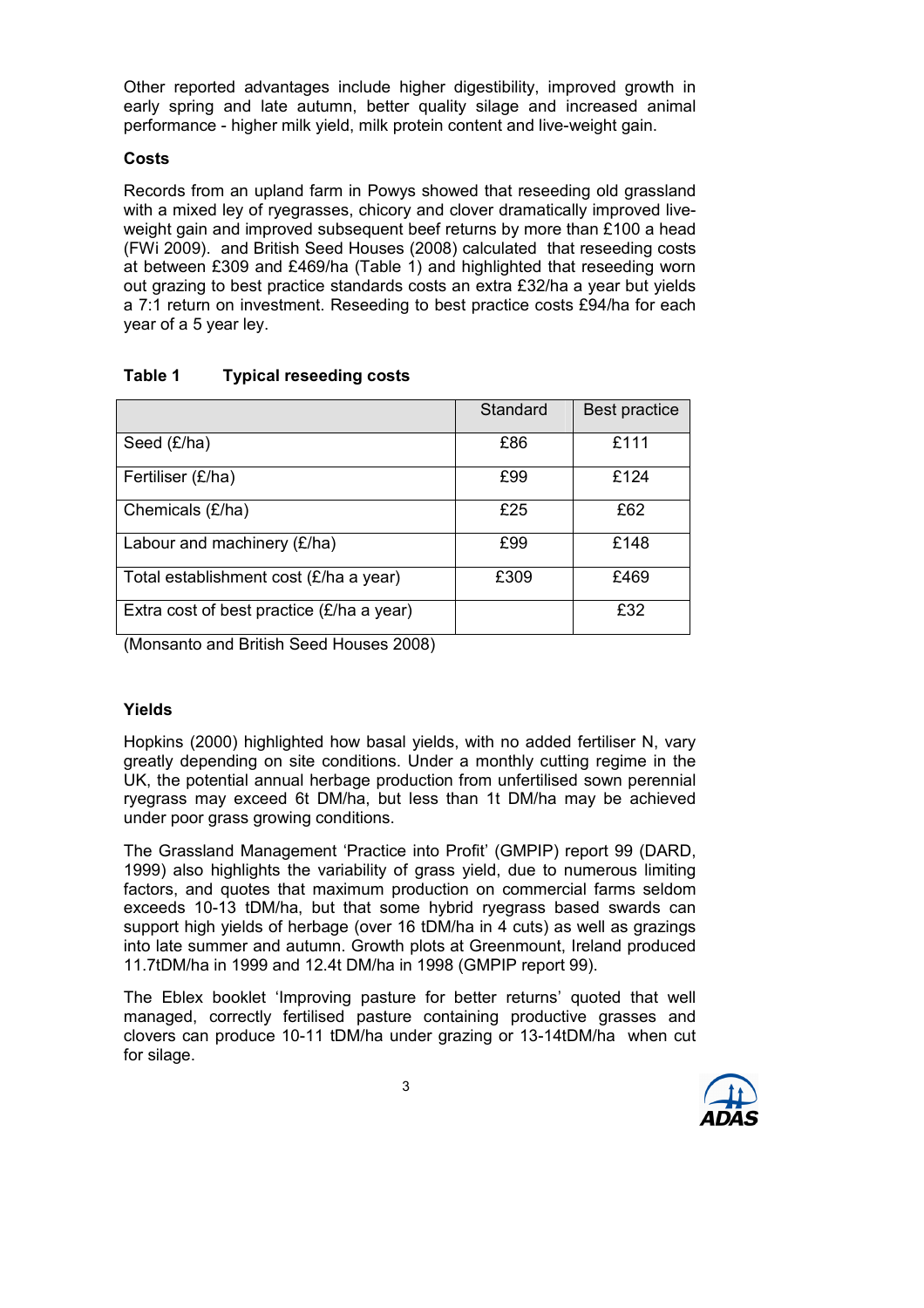Numerous studies have shown permanent pasture to be less productive than reseeded pasture, particularly with high fertiliser application. O'Donovan et al (2009) quoted that research at Moorpark has shown old permanent pasture to be on average 3t DM/ha lower in DM production compared to young perennial ryegrass swards and 25% lower in nutrient responsiveness. Fitzgerald (2008) quoted that reseeded silage swards give up to 20% higher yield than old permanent pastures in the first cut, but no yield advantage in the second cut.

Research at Moorpark has shown that well established, well managed new swards will deliver an average yield increase of 2.5 t DM/ha, saving on concentrates, allowing increased stocking rates or releasing land for other uses. Moreover the yield can increase even more in the second year.

Hopkins et al (1990) had a multi site trial to compare herbage production of permanent swards with Lolium perenne reseeded swards. This showed that responses to reseeding were considerable in the first harvest year, with a 30- 40% increase in DM yield at the same fertiliser treatment. Another study by Hopkins et al (1992) on nine sites that were recorded for 7 years and received 300 kg N/ha/year found a mean increase in DM production of 6% from the reseeded swards, compared with permanent swards, during the 6 year period following the first harvest year.

Eblex stated (in 'Improving Pasture for Better Returns') that commercial trials using an overseeding machine, which harrows and sows seed, showed up to 40% more grass yield in the following year. Overseeding may need repeating or a full reseed may just be delayed, however, at around £175-200/ha it is cheaper than a full reseed using a plough. Slit aeration boosted grass production by 0.8t/ha.

Direct drilling is more expensive at £275-300/ha. Red clover research at Bronydd Mawr found that direct drilling gave 85% better establishment which translated into 46% higher annual yield than the control. Yields of 8.4 t/ha/annum were attained (Fothergill, 2003).

Species, variety and fertiliser application rate greatly affects yield. Herbage productivity is usually 12-15 tDM/ha from perennial ryegrass swards receiving maximum rates of fertiliser N on good grass growing sites. Hopkins (2000) quoted that although 25 tDM/ha could be produced from perennial ryegrass in the best grass-growing areas of Britain, in practice annual herbage production from newly sown perennial ryegrass swards receiving 250kg fertiliser N/ha has been shown to vary between 10 and 18t/ha.

Perennial ryegrasses give a good return for money spent on fertiliser. From one kilo of nitrogen, ryegrass can deliver 20-25 kgDM, while less productive grasses achieve only half that or even less. Hopkins (2000) quoted that fertiliser N rates on leys in England and Wales were c. 200 kgN/ha, whereas 40% of over 20 year old swards receive less than 50 kgN/ha. However average rates have decreased to 55 kgN/ha in 2008 (British Survey of Fertiliser Practice 2008).

Hopkins et al (1995) compared the productivity and nitrogen uptake of ageing sown leys (5-12 years old) with newly sown diploid perennial ryegrass at a range of N fertiliser rates (0, 125, 250, 375, and 500 kg N/ha) and with a diploid/tetraploid mixture of perennial ryegrasses. They found that mean

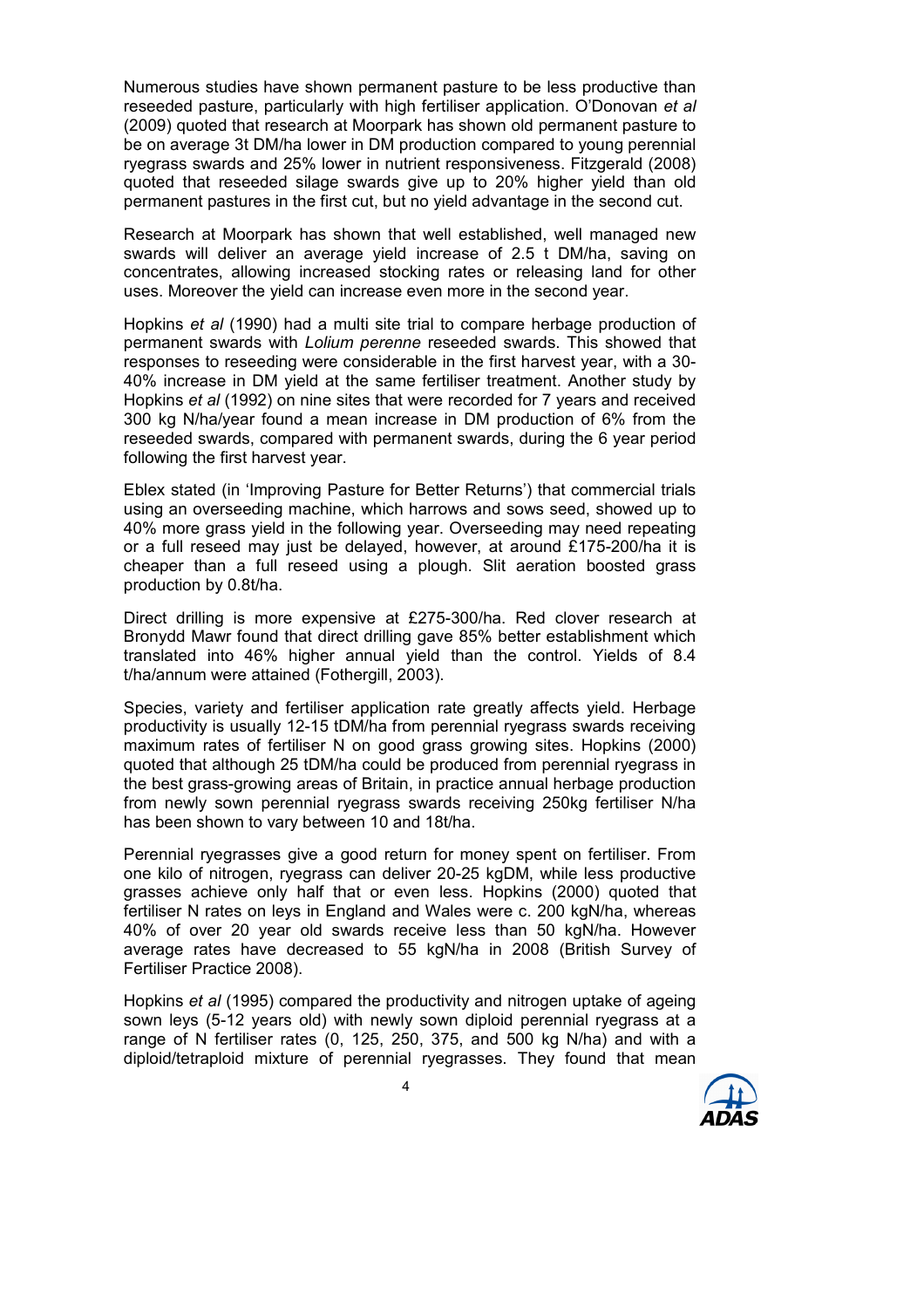annual DM yields at 500 kgN/ha were 12.3 t/ha for ageing swards and 13.2 t/ha for newly sown swards. They found differences between sites in the relative productivity of sward types, on some sites, particularly at low rates of N fertiliser, ageing leys gave greater production than newly sown swards.

Daly & Mackenzie (1984) carried out a similar study comparing permanent pasture and a reseeded swards at different nitrogen levels (0, 180, 360, 500 kg N/ha year). Permanent pasture responded to N rates up to 360 kgN/ha, and the resown plots only out-yielded the permanent pasture above this level. D values increased overall by 4 units in the permanent pasture between 0 and 360 kgN/ha/year, but did not increase in the resown plots. A 4 year liveweight production trial (at 360 kgN/ha/year) gave virtually no difference in lamb production between the permanent pasture and resown plots.

#### Clover

One reason for reseeding is to introduce clover into the sward and overseeding can be used to achieve this. Through nitrogen fixation clover can replace a large proportion of the artificial nitrogen used. Clovers produce a high protein and palatable crop, which often improves animal performance. Hopkins et al (1995) quoted typical production values for grass-white clover swards of 5-10 tDM/ha. They highlighted that the benefits of clover based pasture cannot be assessed in terms of DM productivity alone, it also has higher nutritive value. Advantages of using white clover include nitrogen fixation, higher protein, higher digestibility and mineral content as well as higher DM intake.

White clover can fix up to 280 kgN/ha, although more typically 150 kgN/ha. Hopkins (2000) quoted that production levels from grass/white clover swards without inputs of N fertiliser are similar to those of grass swards receiving up to 200 kgN/ha. Research at Bronydd Mawr has shown that good white clover/grass swards will fix about 150 kgN/ha in the uplands (Fothergill, 2003).

Moore & Moore (2006) describe clover as the nitrogen for the future. They quote that the use of clover based swards is compatible with maintaining a stock carrying capacity equivalent to grass swards receiving up to 200kg N/ha/yr. Clover will increase animal intake and can increase live-weight gain.

Incorporating clover into swards can reduce fertiliser use. White clover-based systems are capable of fixing the equivalent of 1 kgN/ha each day between May and September (McCalman, 2008). Clover can increase yields up to 15% depending on clover content and N inputs. The ABER Clover Management Guide advises that maintaining an optimum dry matter balance of 30% white clover to 70% grass is the key to grass/clover sward management.

Ribeiro Filho et al (2003) found that the nutritional advantage of introducing white clover into swards of perennial ryegrass was related to an increase in herbage intake and not to any improvement in the nutritive value of the sward.

Clover swards lose quality more slowly than grass, dropping about two units of digestible value (D value) each week and according to "Clover, Nitrogen for the future" (Mackey et al, 2006), this contributes to greater herbage intake and:

• up to 10% higher live-weight gain in cattle;

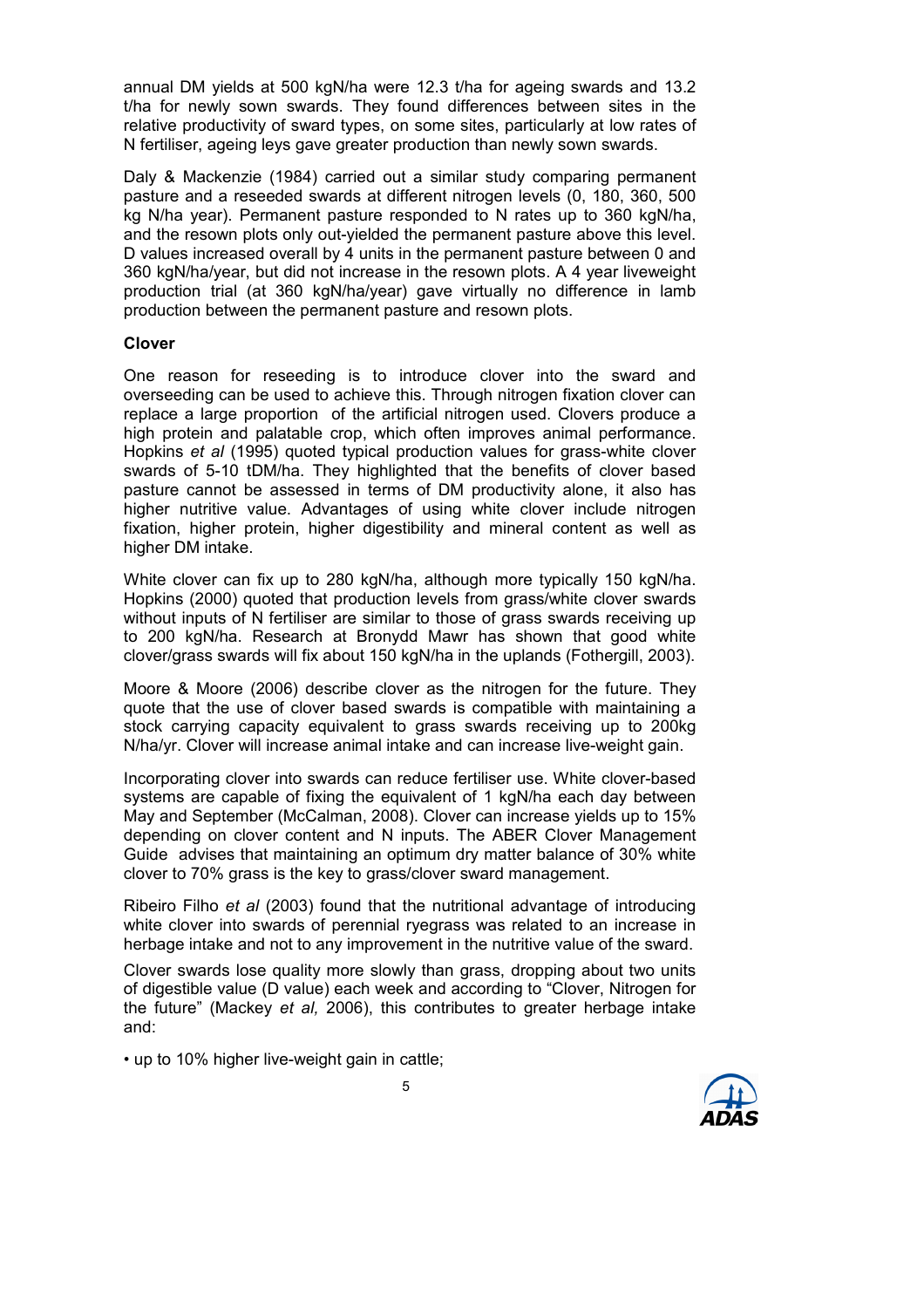• 20% more milk from dairy cows;

(kg/ha)

• 25% higher live-weight gain in lambs.

Including clover also improves soil structure. The root structure of white clover can help to overcome problems of soil compaction and improve general movement of nutrients (ABER Clover Management Guide). Other sward constituents that improve soil nutrients are species such as chicory, bird's foot trefoil and plantain. They may also help to alleviate certain health problems and micronutrient deficiencies thus boosting productivity in grazing animals.

It has been suggested that on good clover leys, only one application of N is needed for spring grass. In fact to maintain clover content, N application should be limited to one 50 kg/ha application each spring.

To optimise yields from reseeds, other limiting factors need to be considered, particularly soil pH, P and K. In a review of five experiments, Skinner (1997) showed that mean herbage DM increased from about 6 t/ha at pH 4.5 to about 9 t/ha at pH 6.0-6.5. Optimum soil pH for grass and clover growth is between 6 and 6.5 and if soil pH is between 5 and 5.5, swards will yield 9% less than at pH 6-6.5. O'Donovan et al (2009) stated that the ideal pH for the establishment of a ryegrass sward is 6.2 to 6.7. Phosphate and potash recommendations are given in Table 2. Specific fertiliser recommendations can be found in RB209 (Defra 2003) and examples are given in Error! Reference source not found..

Deleted: Table 2

| Soil Index   0   |     |    |    | Over 3 |
|------------------|-----|----|----|--------|
| <b>Phosphate</b> | 120 | 80 | 50 |        |
| Potash           | 12C | 80 | 50 |        |

Table 2 Phosphate and Potash Recommendations for Reseeding

(RB209)

### Table 3 Fertiliser requirements for maintaining a ryegrass/white clover sward (kg/ha)

| <b>Index</b>                              | 0   |     | $\mathbf{2}$ | 3   |
|-------------------------------------------|-----|-----|--------------|-----|
| Grazing rate of nutrient/annum (kg/ha)    |     |     |              |     |
| Р                                         | 60  | 40  | 20           | nil |
| Κ                                         | 60  | 30  | nil          | nil |
| Conservation rate of nutrient/cut (kg/ha) |     |     |              |     |
| P                                         | 100 | 80  | 50           | 40  |
| Κ                                         | 120 | 100 | 60           | 30  |

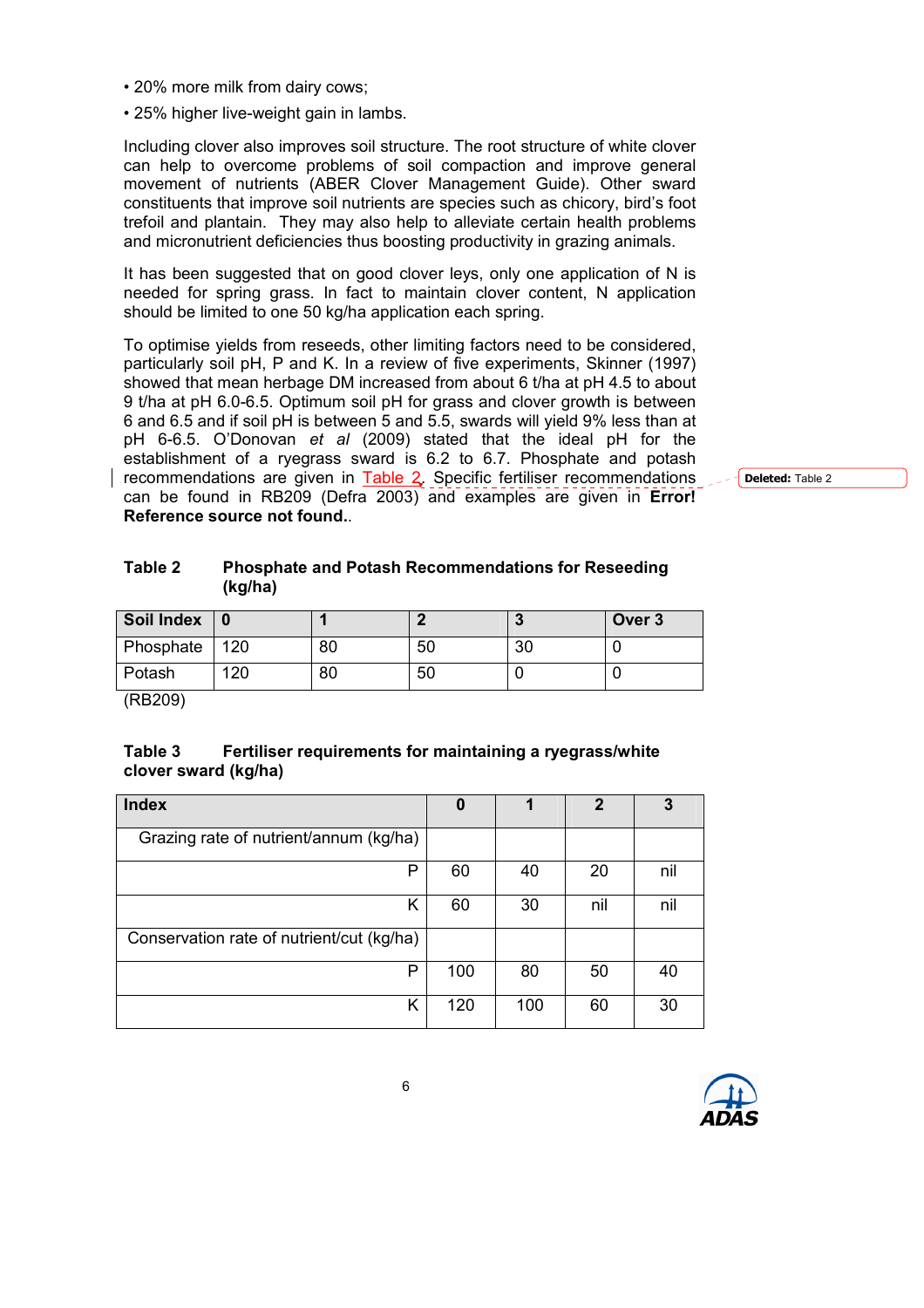Recent advances in grass breeding have led to the development of perennial ryegrass varieties that express high levels of water-soluble carbohydrates ('sugars'). The higher energy content of these grasses provides a better nutrient balance with the proteins in grass, allowing the animal to make more efficient use of plant nitrogen (Moorby, 2004).

#### 2.1.2 Animal performance

Reseeding with improved varieties, introducing clover and reducing weeds all contribute to improved animal performance and reduced time to finish beef cattle and lambs.

Generally in the UK, finished lamb has a relatively short production cycle. Lambs are generally finished between 10 to 24 weeks of age off grass. Lamb growth rates can vary between 50 and 350 g/day (Table 4). Research at Bronydd Mawr found lambs to have growth rates between 209 and 234 g/day before weaning and 54-103 g/day post weaning (Davies, 2003). Earlier research showed the difference in DLWG on common grazing and inbye was 132 and 177g/day respectively.

Table 4 Daily lamb growth rate (g/day) on grass/white clover and Nfertilized grass (200kg N/ha) pastures on upland and lowland sites (Davies & Munro 1988)

|         | Pre-weaning  |       | Post weaning |       |  |
|---------|--------------|-------|--------------|-------|--|
|         | Grass/clover | Grass | Grass/clover | Grass |  |
| Upland  | 201          | 186   | 112          | 86    |  |
| Lowland | 232          | 212   | 140          | 81    |  |

Good growth rates are often not achieved due to unsuitable grazing and lamb genetics. Davies et al (1998) found that lamb production from perennial ryegrass varieties differed by up to 20% and a similar level of difference was found in different varieties of white clover. Mackey et al (2006) stated that in a three year investigation, Lleyn and Lleyn cross Texel lambs, gained 266g/day and averaged 21.6kg at slaughter on clover.

Weaned lambs sometimes graze red clover aftermath. Work from IGER has shown that lambs grazed on red clover produce 25% higher DLWG than lambs grazed on perennial ryegrass swards. This reduced time to finishing from 49 to 40 days (Mackey et al, 2006)

Grass produced beef in the UK is generally finished at 18-24 months of age. This is dependant on breed of animal and quality of forage. Growth rates of around 1 kg/day can be achieved under very good grazing conditions. Largeframed cattle turned out at 250-300kg on to good leys with a long grazing season can gain 200kg whilst small framed cattle on marginal grazing may gain just half this weight in the same period (Eblex, 2008b).



Deleted: Table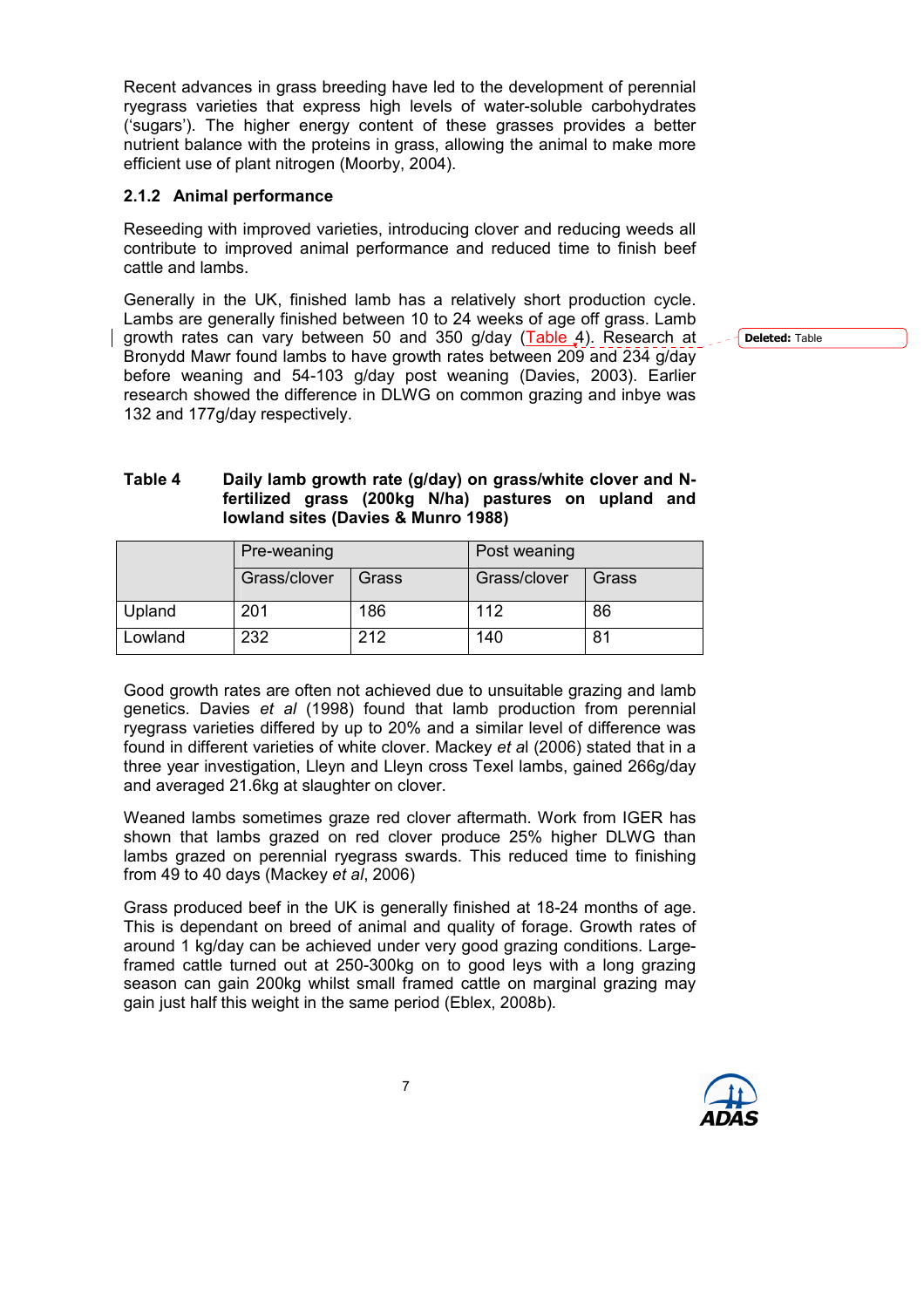### Table 5 Growth rate performance targets for grass beef

|                             | kg/day        |
|-----------------------------|---------------|
| Birth-wean (suckled)        | $1.0 - 1.2$   |
| Wean-12months (dairy bred)  | $0.75 - 0.85$ |
| Winter (pre summer grazing) | $0.65 - 0.75$ |
| Summer grazing              | $0.80 - 1.0$  |
| Finishing period            | $1.2 - 1.4$   |

(Eblex - More profitable beef from grass)

A technical note on www.ruralni.gov.uk (2009) quoted that weight gains exceeding 1 kg/day can be achieved from good grass during April and May in store beef cattle. The authors also highlight that good performance during this part of the grazing season is crucial if the target weight gain of 200 kg per animal is to be achieved by housing.

Research at Bronydd Mawr has shown that growth of steers on Molinia dominant rough grazing can be of an acceptable level (around 0.8 kg/day) when steers on improved pasture had an average DLWG of 1.24kg/day during the grazing period (Davies, 2003). Earlier studies at Bronydd Mawr with yearling steers (325 kg live-weight at turnout) showed average DLWG (from May to October) of 0.94 and 0.76 kg on pasture grazed at 8-10 and 4-5cm height respectively (Davies).

Drennan & McGee (2008) found that increasing the level of fertiliser N application increased suckler cow live-weight gain at pasture by 24 kg, improved body condition score (BCS) by 0.36 units and prolonged the grazing season by 7 days. Similarly at a low level of fertiliser N, reducing the stocking rate (0.1 ha/cow) increased cow live-weight gain at pasture by 21 kg, improved BCS gain by 0.23 units and prolonged the grazing season by 7 days. At the low stocking rate all the winter silage requirements could be provided in one, as opposed to two harvests, thereby reducing the conservation area. However, delayed harvesting of silage resulted in lower silage digestibility and reduced calf performance in winter.

Records from an upland farm in Powys showed that live-weight gains increased by 100 kg/head as a result of a proactive grassland reseeding regime. A group of 90 store cattle were split and put on either old pasture or managed pasture (15% reseeded each year). The cattle on the managed pasture achieved an average live-weight gain of 150 -160 kg in comparison with the animals on the older sward that had only gained an average of 50 - 60kg. All the animals achieved the same conformation class at slaughter, but the group that had been grazed on recently reseeded land achieved a higher killing out percentage and the carcasses were also 40 kg heavier (www.fwi.co.uk 2009).

Hopkins (2000) quoted that daily gains of up to 1.25 kg in cattle and 300 g in lambs are theoretically achievable with high quality pasture. The ADAS Forage Manual (2003) also states that in good growing conditions on clover rich swards growth rates of 300 g/day for finishing twin lambs at stocking rates

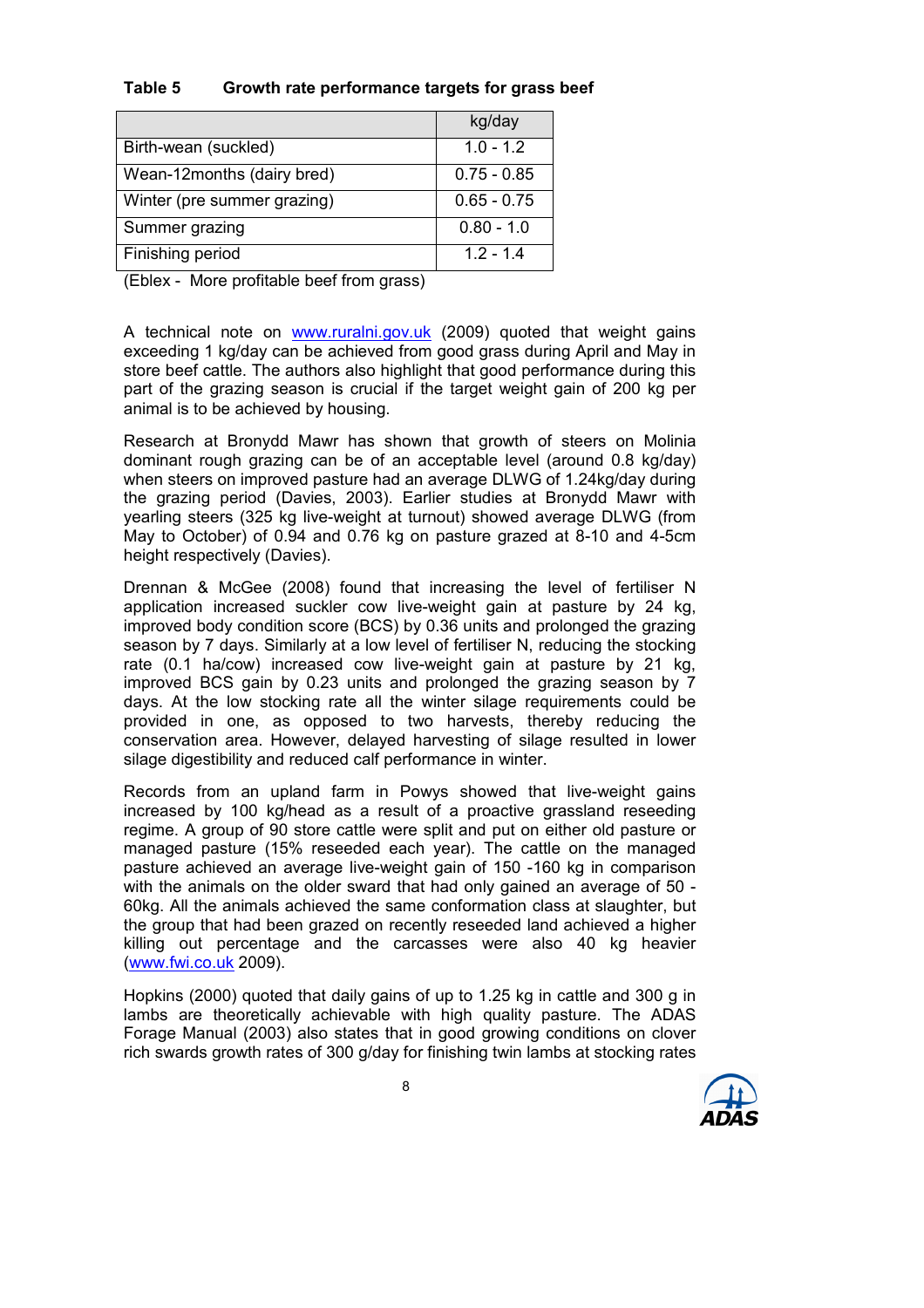of 14 ewes + twin lambs per ha can be achieved. Finishing cattle can achieve weight gains of up to 1.0 kg/day at a stocking rate of 3.3 beasts/ha. These performance figures give outputs per ha equivalent to those that could be expected from a grass-only sward receiving between 150 to 200 kg/ha of nitrogen. High clover diets can increase live-weight gain by 0.2kg/day in beef cattle.

Hopkins & Lobley (2009) highlighted the fact that a shorter period from birth to slaughter can help reduce GHG emissions (particularly of enteric methane) per kg of meat produced, hence improved quality of grassland has its part to play in mitigation of GHG emissions.

Many new grass varieties have the bonus of high sugar that helps to improve animal performance by better nitrogen utilisation and hence reduced nitrate losses. Research has shown improvements of 18-35% in live-weight gain from fattening beef animals on grass with high sugar compared to those on grass with normal sugar levels. With lambs up to 20% higher live weight gain is achieved as well as 20% increase in stocking rates with HSG (Hanton, 2007).

Extra energy is provided to beef cattle by feeding HSG varieties, grass protein is used more efficiently and animal performance is enhanced. Dry matter intake of animals fed HSG increased by around 25% compared with those fed the control variety. Greater intakes were achieved due to the HSG variety being highly palatable. Some of the latest HSG varieties produced by plant breeders at IGER have grazing D values of over 4 units greater than the recommended varieties in the 80's (Forage Matters 2007). The same article quoted that a one unit increase in D-value can increase animal performance by 5%.

Research at IGER found that animals grazing HSG recorded average daily live-weight gains of 1.0 kg/head per day, which was 20% higher than the gain of cattle on the control variety (Fennema, 0.78 kg/head per day), and consequently slaughter weights were reached quicker (BSH & IGER High Sugar Grass booklet).

Pendergrast (2008) quoted that an extra unit of D value will increase daily liveweight gain in fattening cattle by around 40 g/day and in fattening lambs by around 20 g/day. It is possible to increase D value by around 10 points by establishing a new sward.

#### 2.2 Release of greenhouse gases

Between 1999 and 2005 atmospheric CH4 concentrations levelled off while the world population of ruminants increased at an accelerated rate. Prior to 1999, the world ruminant population was increasing at the rate of 9.15 million head/year but since 1999 it has increased to 16.96 million head/year. It has been suggested that the reason for the levelling off in ruminant  $CH<sub>4</sub>$  emissions might be improvements in animal husbandry and feeding in the developed world (www-naweb.iaea.org).

Defra (2009) quote a fall in  $CH_4$  emissions over the last 10 years (12%), and state that this is due to the general reduction in livestock numbers over this period. Hopkins & Lobley (2009) quoted that  $CH_4$  emissions have decreased

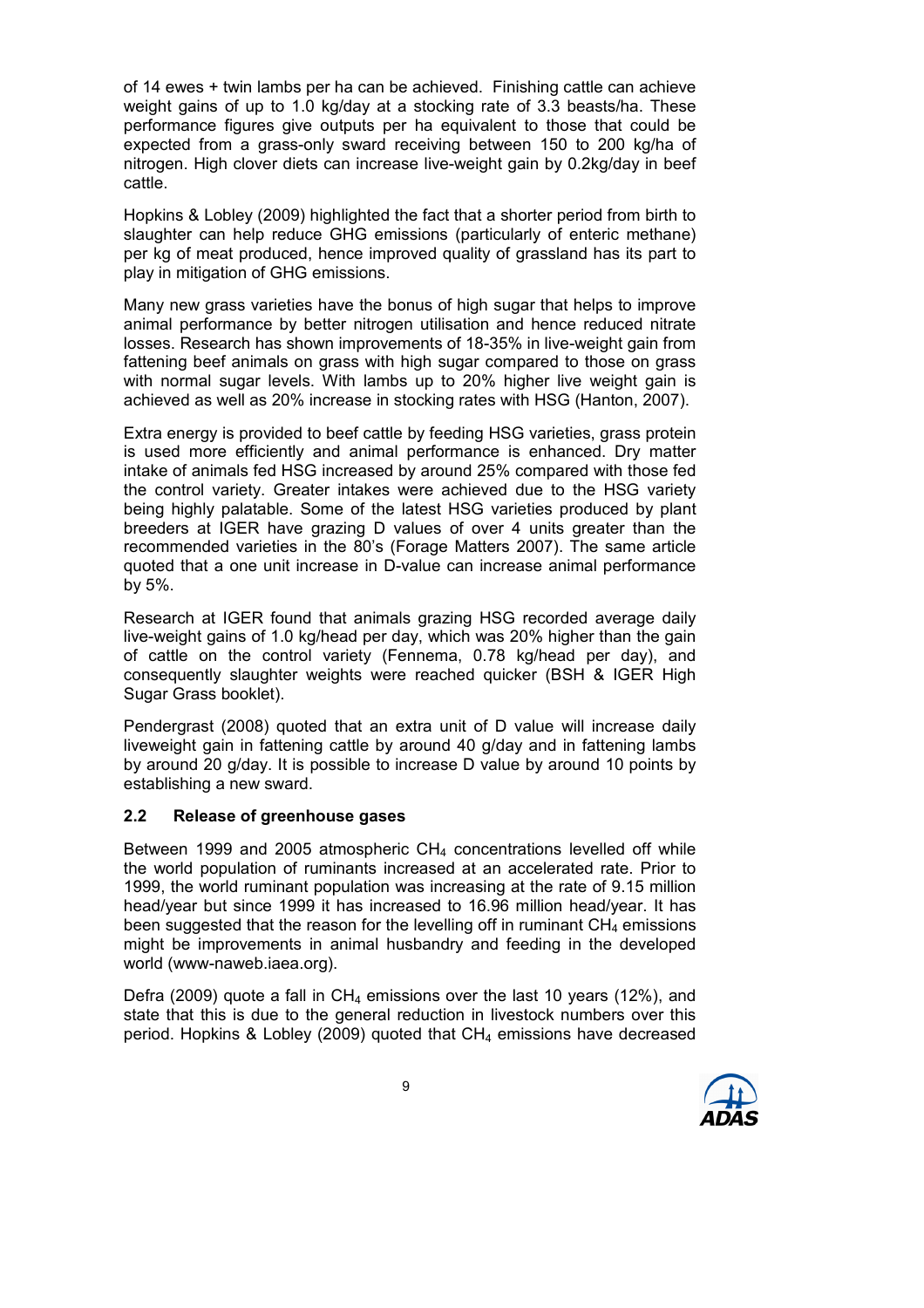by 52 % since 1990, through a combination of reduced livestock numbers and more efficient feeding.

Lovett et al (2006) suggest that strategies exist to facilitate a reduction in  $CH_4$ emissions. For example pasture management practices that promote increased dry matter (DM) intake, while maximising the nutritive value of the sward, could increase productivity, resulting in a decrease in  $CH<sub>4</sub>$  output per unit of animal product. They also found that the cultivar 'Kells' produced less  $CH<sub>4</sub>$  than 'Yatsyn I' (in vitro). The results suggest that differences exist between cultivars in how organic matter (OM) is partitioned following microbial fermentation. They suggest that in the course of time it may be possible to exploit these differences through cultivar selection and plant breeding programmes, and thereby reduce enteric CH4 emissions within pastoral production systems. This is now being investigated in a Defra Link project at IBERS.

Clover (2007) referred to research at IGER Aberystwyth (now IBERS) on how to reduce  $CH_4$  produced from a cow. Normally, the efficiency of a cow's stomach is very low with around 20% digested. Using a mixture which includes Birdsfoot trefoil (Lotus corniculates) in a planted mix of white clover and perennial ryegrass improved the efficiency of the cow's stomach at processing the nitrogen content of grass to around 34%.

IGER found that cows offered Aber high sugar grasses deposit 39% of nitrogen back in their dung compared with 42% for other grasses, and 26% of nitrogen in urine compared with 35% (Farmers Weekly, 30/05/2008).

Ramirez-Restrepo & Barry (2005) looked at the use of alternative temperate forages to improve the sustainable production of grazing ruminants. Of the forages reviewed, the herb chicory and the condensed tannin-containing legumes Birdsfoot trefoil (Lotus corniculatus L. sulla) offered the most advantages. Chicory and Birdsfoot trefoil promoted faster growth rates in young sheep and showed reduced CH4 production in other studies. Cattle grazing on Birdsfoot trefoil were associated with increases in reproductive rate, milk production and reduced  $CH<sub>4</sub>$  production, effects that were mainly due to its content of condensed tannins.

Oliveira & Berchielli (2007) reviewed the potential of tannins in forage conservation and ruminant nutrition in Brazil. Positive effects are mainly related to a better use of the dietary protein and an increased efficiency of microbial protein synthesis in the rumen. They stated that the use of tannins to reduce ruminal CH<sub>4</sub> emissions has been the subject of current research, firmly indicating a decrease in ruminal methanogenesis.

John Wallace (Head of the Rowett's Microbial Biochemistry group) concluded that in lambs, fumaric acid inclusion in the diet reduced  $CH_4$  production by 70% and increased feed conversion efficiency by 10%. (Farmer's Weekly 13/01/2006). The most natural way to depress  $CH<sub>4</sub>$  production is to manipulate the diet to give high rates of fermentation and/or passage through the rumen, affecting rumen volatile fatty acids (VFAs) (Hopkins & Lobley, 2009).

Livestock in upland and marginal areas may be associated with high  $CH<sub>4</sub>$ emissions per unit of output (due to relatively low quality forage) but low

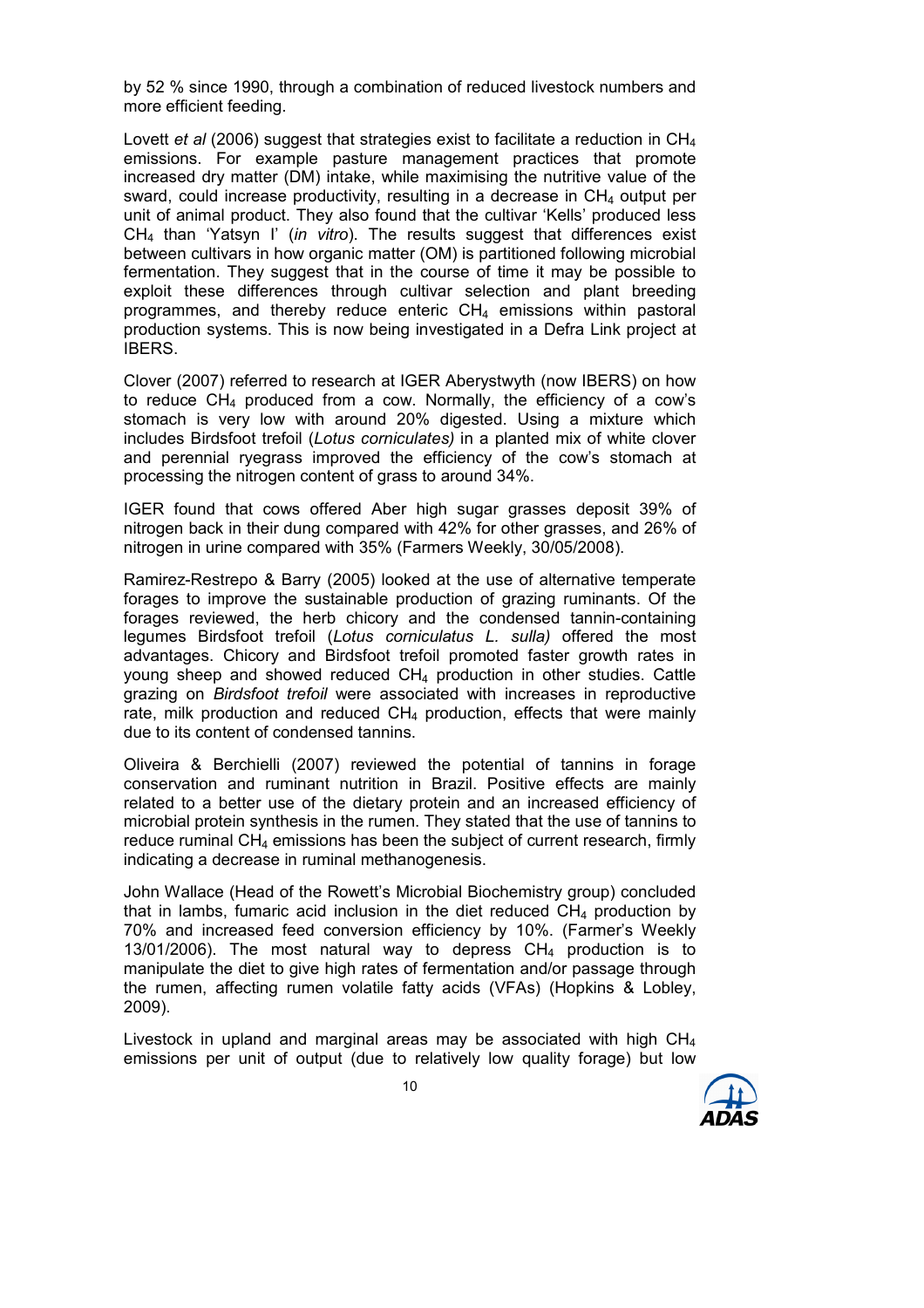emissions per hectare. Many of these areas also have a role in  $CH<sub>4</sub>$  capture, and their management via low intensity beef and sheep grazing is also important in achieving wider agri-environmental objectives. However, it has been suggested that older swards, such as those aged more than 20 years, may no longer act as a carbon sink. (Hopkins & Lobley, 2009)

N<sub>2</sub>O emissions have also decreased in recent years. The main agricultural source is from the oxidation of the nitrogen in fertilisers, accounting for 68% of all  $N<sub>2</sub>O$  emissions. The rate of application has fallen by a third over the last 10 years (Defra, 2009). N<sub>2</sub>O emissions can be reduced by increasing efficiency of nitrogen management in all agricultural systems by minimising residual nitrogen.

Hoekstra et al (2007) identified three pathways through which more efficient N utilisation by grazing can be achieved: (1) matching protein supply to animal requirements, (2) balancing and synchronising carbohydrate and N supply in the rumen, and (3) increasing the proportion of rumen undegradable protein. Matching the diet requirements of grazing bovines through herbage manipulation encompasses the manipulation of carbon (C) and nitrogen (N) contents of growing herbage. These C and N contents vary both spatially within the grass sward and over time. Under grazing conditions, grassland management tools, such as the length of the regrowth period, grazing intensity, fertiliser N application rate and herbage variety are the main pathways to manipulate C and N dynamics. Regrowth length, N application rate and high sugar varieties were shown to be the most promising grassland management tools with respect to manipulating herbage quality and subsequent bovine N efficiency.

Lovett et al (2004) investigated the effect of rate of inorganic (N) fertiliser (0, 80 or 160 kg N/ha per regrowth), season of harvest (regrowths 1, 2 and 3) and perennial ryegrass (Lolium perenne L.) cultivar [classified as having either a normal or elevated water soluble carbohydrate (WSC) concentration genotype] on in vitro gas production and digestibility. They found that increased fertiliser application significantly decreased total gas production, CH4 production and organic matter digestibility. Season of harvest only significantly altered in vitro OMD and methane production at 8 hours. They concluded that cultivar effects on all measured in vitro parameters were not significant because the elevated WSC concentration trait was not expressed strongly in the study.

Andrews et al (2007) concluded that GHG emissions resulting from nitrogen fertiliser production could be avoided with the perennial ryegrass/white clover pasture. They highlighted that white clover can provide the N required by a pasture at a lower financial cost than that incurred by the application of N fertiliser. They suggest that nitrate, phosphorus and  $CH<sub>4</sub>$  losses from the system, and decreases in biodiversity relative to a grazed indigenous sward are likely to be similar for a perennial ryegrass/white clover pasture and a perennial ryegrass pasture receiving 200 kg N/ha/ annum.

Bristow & Jarvis (1991) measured C and N in the soil microbial biomass under swards of perennial ryegrass receiving 210 or 420 kgN/ha per year or of ryegrass/white clover receiving no fertiliser N. Values for microbial C were not significantly different but were usually larger under grass/clover than under

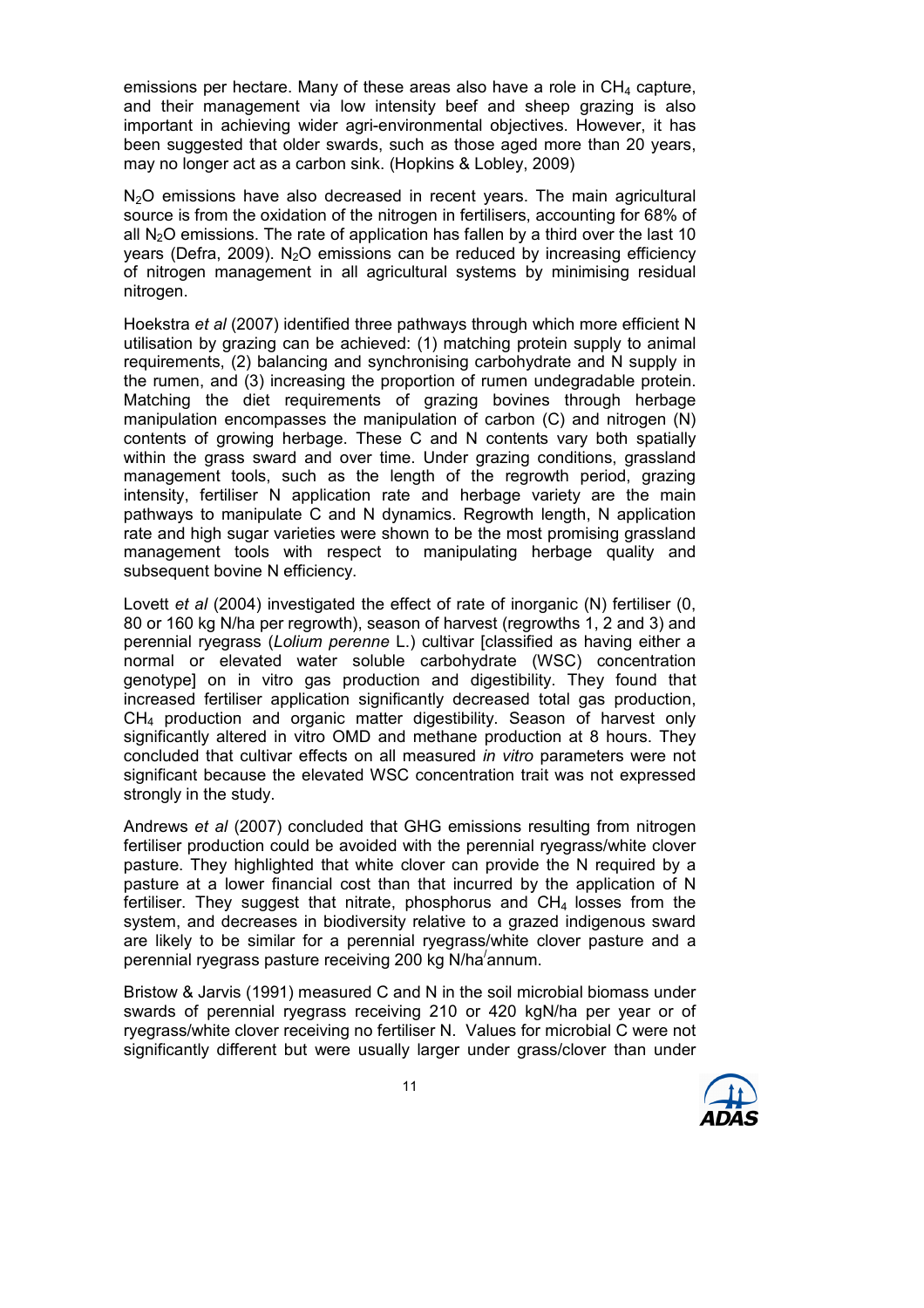grass. Larger N values were again recorded under grass/clover but differences were not significant.

Davies et al (2001) tested the hypotheses that N mineralisation and losses following incorporation of grass clover swards are greater than from grass swards and the second hypotheses that N mineralisation and losses following incorporation of previously grazed swards are greater than previously cut swards. His results showed that there was a higher N release after ploughing from the grass-fallow treatment (449 kg N/ha) than from the grass-clover fallow treatment (244 kg N/ha) over 18 months. Results also showed that the net release of N after ploughing and reseeding, was about 85 kg/ha for the grass clover plots and 140 kg/ha for the grass only plots, over the following 18 months. Of this the net releases in the second cropping season after incorporation were 19 and 25 kg N/ha on the resown grass-clover and grassonly plots respectively. Davies et al (2001) also calculated that the net release of mineral N after ploughing in 1993/1994, when swards had not been grazed for over a year, was only about 40 kg/ha and no effect of the previous sward was evident. In the 7 weeks after the 1992 ploughing, there was a considerable short-term input of  $N_2O$  to the atmosphere (1.5 - 3.7 kg N/ha), due to the supply of readily available C. Leaving swards ungrazed and unfertilised over winter before ploughing in spring has the potential to reduce such emissions considerably. It was concluded that N release following cultivation of grazed swards is more a function of grazing intensity and history prior to ploughing rather than of sward composition.

Shepherd et al (2001) investigated nitrate leaching from reseeded pasture and found that nitrate-N leaching losses during the winter immediately following autumn reseeding ranged between 60 and 350 kgN/ha in 1995/96, depending on soil type, sward management history and rainfall. Losses were much less in the following winter when treatments were repeated (10 -107 kgN/ha). Reseeding in spring had little effect on soil mineral N content or leaching losses in the following autumn, compared with undisturbed pasture. Similarly, leaching losses from autumn reseeds in the second winter after cultivation were the same as undisturbed pasture (1-19 kgN/ha). They concluded the effect of ploughing grassland for reseeding was relatively short-term, in contrast to the effect of repeated annual cultivation associated with arable rotations.

#### 2.3 Conclusions

 $CH<sub>4</sub>$ , N<sub>2</sub>O and CO<sub>2</sub> emissions from agriculture need to be reduced to help the UK achieve its target for GHG emissions nationally. Alterations to ruminant diets and increasing feed efficiency may reduce  $CH<sub>4</sub>$  emissions but could increase  $CO<sub>2</sub>$  emissions.

Improving pasture quality through reseeding with new, more productive varieties with a longer growing season can increase animal performance and consequently reduce  $CH_4$  emissions. Liveweight gain of beef cattle can be up to 0.4 kg/day greater on improved pasture compared to permanent pasture. Hopkins (2000) quoted that daily gains of up to 1.25 kg from cattle and 300g from growing lambs are theoretically obtainable with high quality pasture.

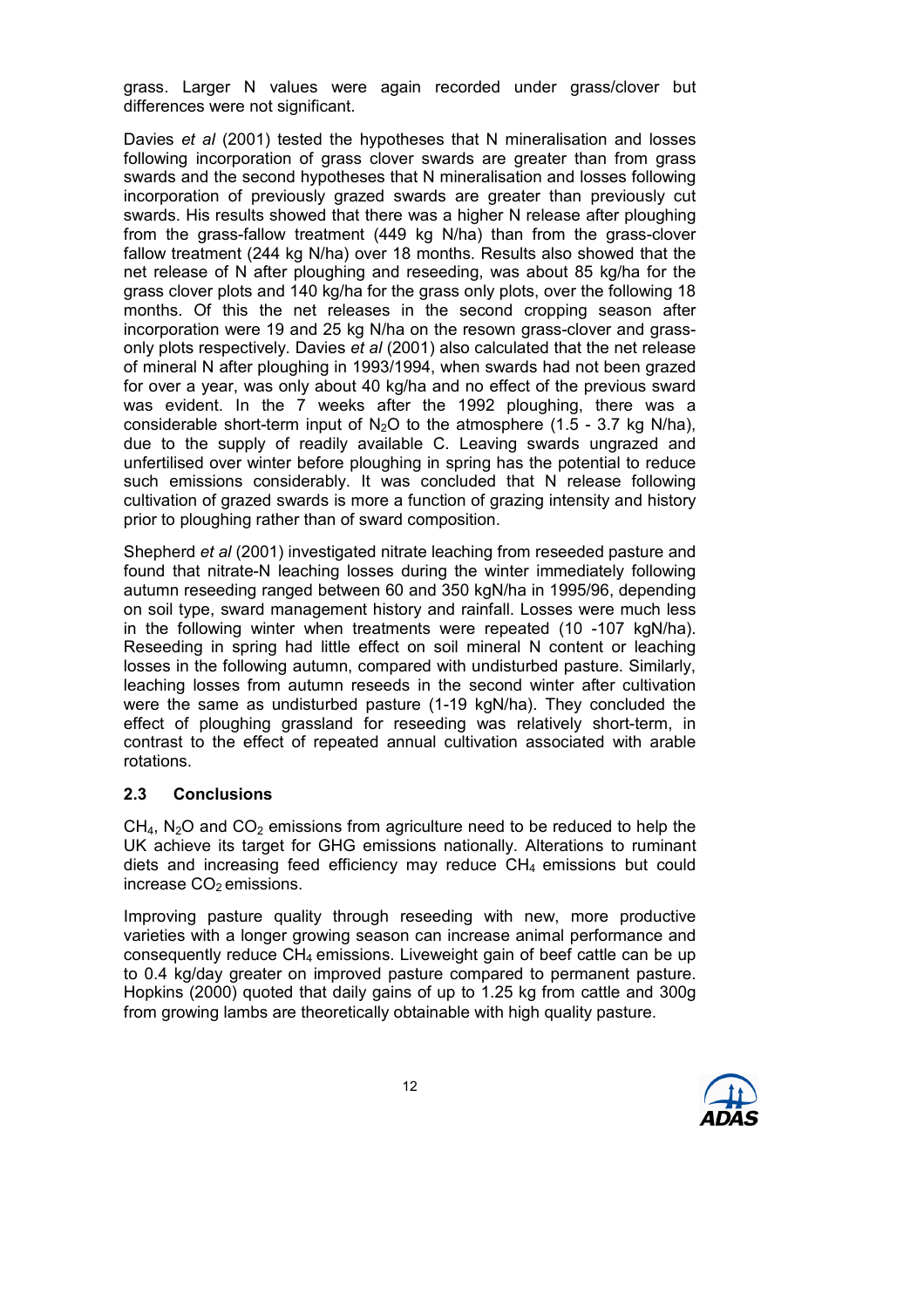Including nitrogen fixing crops/nitrogen efficient crop varieties will reduce the need for artificial nitrogen applications and consequently reduce  $N_2O$ emissions. Legumes have the potential to replace many N-fertilised grass swards and help reduce the need for purchased protein-rich feed. Lamb daily growth rates on a grass/clover ley can be up to 60 g/day greater than on a grass only ley.

A shorter period from birth to slaughter can reduce GHG emissions, particularly CH4, per kg of meat produced. Longer lived, slower maturing animals will produce more  $CH<sub>4</sub>$  per tonne of production. Hopkins & Lobley (2009) highlighted how the longer the production cycle for beef and lamb the higher the  $CH<sub>4</sub>$  emissions. They referred to Williams *et al.* (2006) and quoted how CH<sub>4</sub> emissions were lowest from cereal finished beef and up to 50% higher when finishing at grass.

The main benefits of reseeding include: improved varieties of grass and clover, increased palatability, increased protein (from white and red clovers), improved response to nitrogen, reduced nitrogen requirement (with clover), opportunity to tackle weeds, and less disease. As quoted by Fitzgerald (2008), well managed reseeded swards will give higher total yields, will grow earlier and later in the year and will give silage of higher digestibility which is easier to preserve. However reseeding is questionable at low stocking rates (below 1.5 LU per ha).

Maintaining grassland as long term pastures enables increased soil C storage (Hopkins & Lobley 2009). However there is a potential trade-off between maintaining soil C in long-term grassland, and resowing with nutritionally superior grasses or other forages that might help reduce enteric CH<sub>4</sub> emissions compared with lower value forage. There is a need for further research to quantify the overall GHG balance of this choice on a site-specific basis.

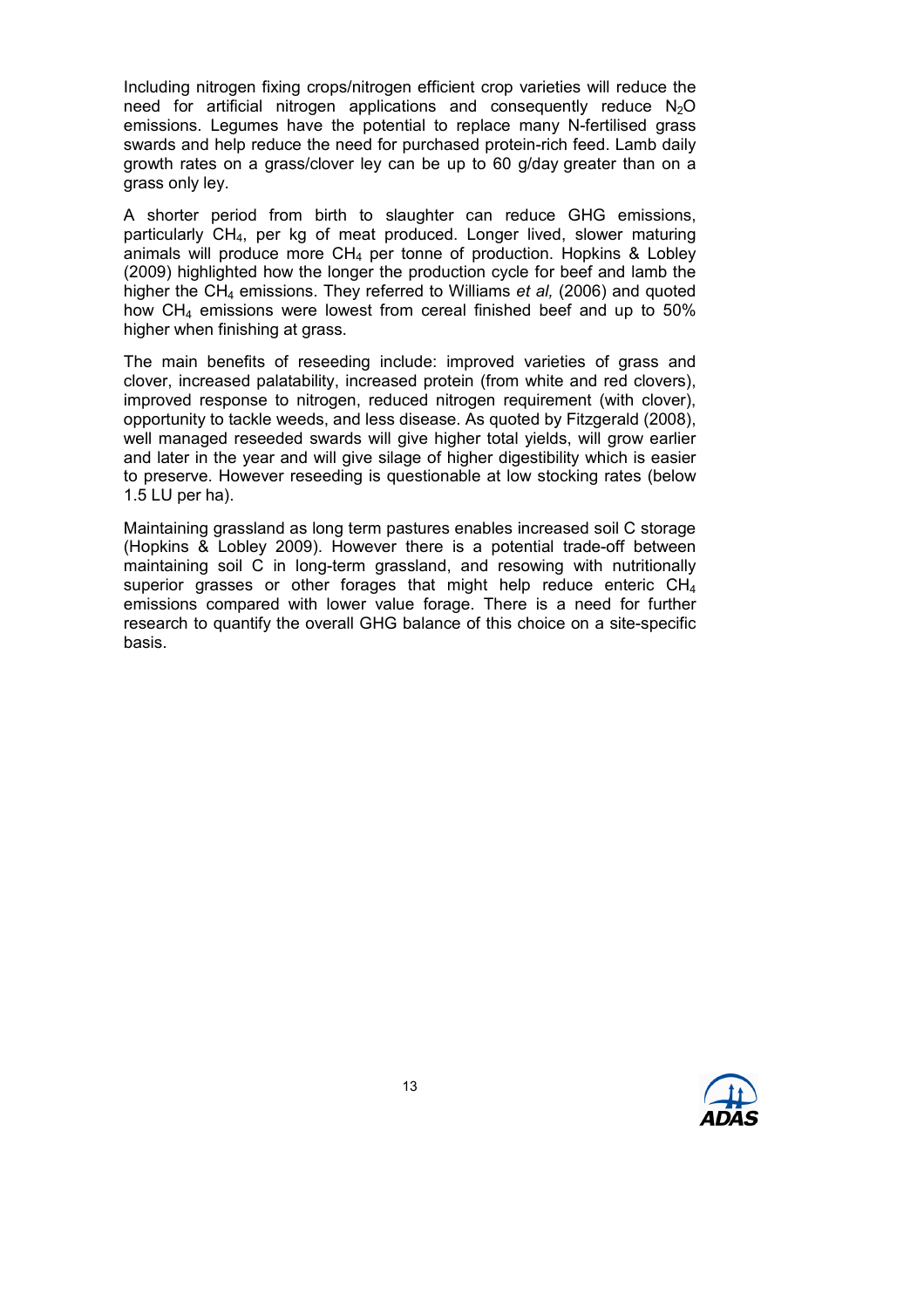### 3.0 Method

Process diagrams for grass land production were created in Excel, using the method and boundaries set out in PAS2050. A 5-year ley period was assessed, and where appropriate, this included the first year's emissions for establishment divided over the 5 years plus annual emissions. Emissions assessed included those from the production of raw materials (fertilisers, seed, pesticides), transport of raw materials, tractor operations (ploughing, harrowing, spraying, etc.), soil emissions from nitrogen fertiliser and lime applications and the incorporation of crop residues (where relevant), and any emissions from waste, such as packaging from raw materials.

Process diagrams for store cattle and finishing lambs were calculated based on the PAS2050 method, but this was adapted to remove all of the production processes involved in producing the 350 kg finishing cattle (cow, bull, feed, medicines etc) or the lambs (4.5 kg birth weight) (ram, ewe, fed etc). It was assumed that all animals entering the pasture were produced in the same way, and therefore would have the same emissions. The calculations look at the effects of the different emissions from grassland improvement and resultant growth rate differences on the kg  $CO<sub>2</sub>e$  emissions per kg live weight gain. Emissions included were those from the grass, plus soil and animal emissions produced as a result of the animals grazing. The final figure is only related to the emissions produced during the grazing period and does not represent a carbon footprint of beef or lamb production.

The permanent pasture is assumed to be well managed in terms of grazing heights and that fertiliser inputs are set to maintain soil pH and P and K status at desirable levels for optimum production. Clover content is considered to be negligible. The grass seed mixture is assumed to be suitable as a 5-year ley containing modern varieties of hybrid grasses and white clover.

#### 3.1 Reseeding methods:

Full reseed (FR): incorporation of the old sward into the ground by ploughing followed by discing (x2) and harrowing (x3), seed and fertiliser application and rolling.

Over-seed (OS): spraying off with glyphosate, harrowing (x3), fertiliser and seed broadcasting followed by rolling.

Rejuvenation (R): harrowing (x2), fertiliser and seed broadcasting, rolling.

Direct drill (DD): drilling seed, harrowing (x2), rolling.

 $CO<sub>2</sub>$  emissions from field cultivations were calculated from tractor work rates and fuel energy use multiplied by a carbon conversion factor of 0.069 (Defra, 2008)

#### Assumptions made for all swards:

- Soil has a moderate soil nitrogen supply (SNS)
- Crop is spring sown
- P index 2

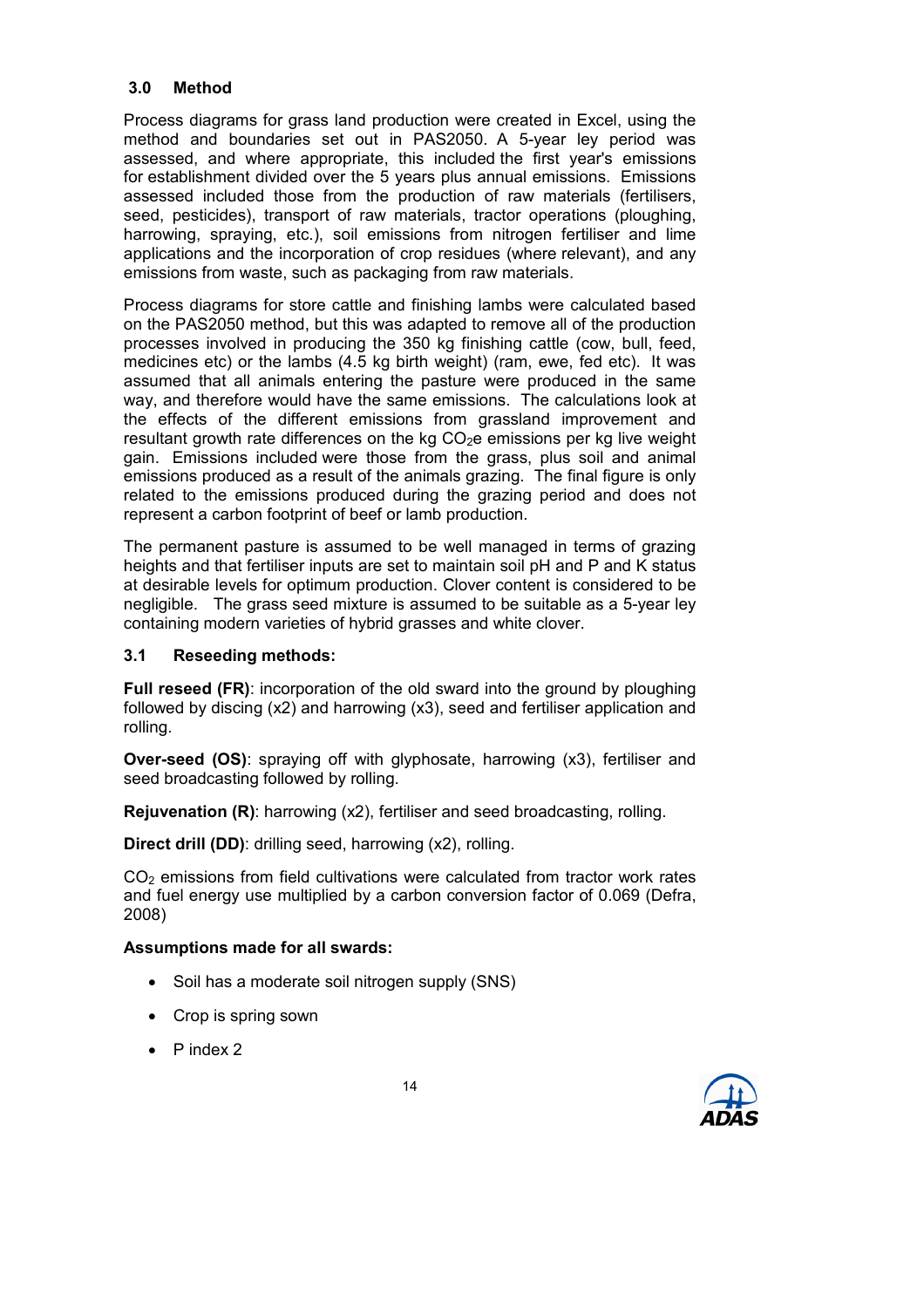- K index -2
- Grazed by beef or sheep at maximum stocking density
- Grass average growth class on medium soil
- Sulphur deficiency indicated

Table 6 shows all the crop inputs for the year of establishment and the subsequent four years of production.

| Table 6 | <b>Assumed Crop Inputs</b> |  |  |
|---------|----------------------------|--|--|
|---------|----------------------------|--|--|

|                                         | <b>PP</b>                | <b>FR</b> | <b>OS</b> | R    | <b>DD</b> |
|-----------------------------------------|--------------------------|-----------|-----------|------|-----------|
|                                         |                          |           |           |      |           |
| <b>Establishment</b>                    |                          |           |           |      |           |
| Year 1                                  |                          |           |           |      |           |
| Seed (kg/ha)                            | $\overline{\phantom{0}}$ | 35        | 35        | 20   | 20        |
| Nitrogen (kg/ha)                        | $\overline{\phantom{0}}$ | 60        | 60        | 60   | 60        |
| Phosphate (kg/ha)                       | $\overline{a}$           | 50        | 50        | 50   | 50        |
| Potash (kg/ha)                          |                          | 60        | 60        | 60   | 60        |
| <b>Annual inputs</b>                    |                          |           |           |      |           |
| N (kg/ha) (1)                           | 200                      | 100       | 100       | 100  | 100       |
| or N (kg/ha) (2)                        | 150                      | 50        | 50        | 50   | 50        |
| $P$ (kg/ha)                             | 20                       | 20        | 20        | 20   | 20        |
| S (kg/ha)                               | 33                       | 33        | 33        | 33   | 33        |
| Lime (kg/ha)*                           | 860                      | 860       | 860       | 860  | 860       |
| Herbicides (kg/ha)                      | 0.97                     | 0.89      | 0.89      | 0.89 | 0.89      |
| Fungicides (kg/ha)                      | $\overline{\phantom{a}}$ | 0.19      | 0.19      | 0.19 | 0.19      |
| Grass yield - years 1<br>and $2$ (t/ha) | 8                        | 10        | 10        | 9    | 9         |

\* equivalent to 4.3t/ha over 5 years.

# 3.2 Calculation of  $N_2O$ ,  $CO_2$  and  $CH_4$  emissions

In order to register and account effectively for annual greenhouse gas (GHG) emissions from agriculture, the method used should be adequately accurate. The Intergovernmental Panel on Climate Change (IPCC) provide standard international guidelines on the methods to use, which may be one of three, viz: Tier 1, Tier 2 or Tier 3, which increase in their complexity, but also in their accuracy (IPCC, 1997; IPCC, 2006). The standard IPCC Tier 1 methodology

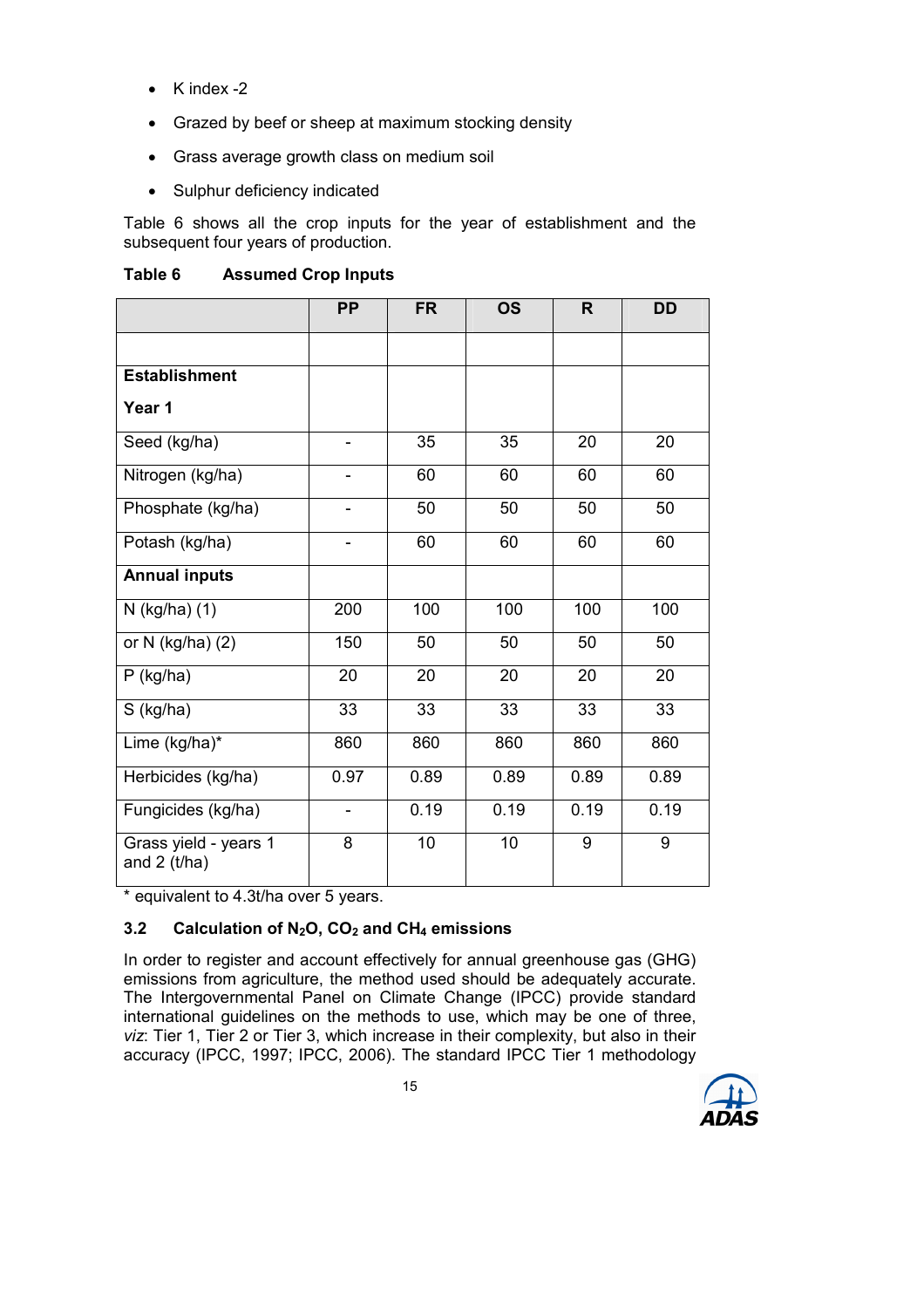is simple and generalised, due to its intended initial wide scope of application and uses IPCC equations and IPCC default parameter values (e.g. emission factors). The Tier 2 methodology can use the same methodological approach as Tier 1, but applies default parameter values that are based on country or region specific data. Tier 3 provides emission estimates of a greater accuracy than from the two lower Tiers through the use of higher order methods, including models and inventory management systems tailored to address national circumstances.

The current UK Agricultural GHG Emissions Inventory (Choudrie et al., 2008, inventory year 2006) is estimated using the standard Tier 1 IPCC revised 1996 methodology for all calculations of nitrous oxide  $(N_2O)$  and carbon dioxide  $(CO<sub>2</sub>)$  emissions (IPCC, 1997). Methane  $(CH<sub>4</sub>)$  emissions are also calculated using the Tier 1 approach, with the exception of enteric fermentation and manure management emissions from the dairy cow herd, the beef herd and other cattle < 1 year old. For these emissions, the Tier 2 approach is used.

As a result of new global research and improved scientific understanding, the revised 1996 IPCC inventory methodology has recently been updated incorporating new default values and equations for some of the emission estimate calculations. We have used the updated 1996 IPCC methodology (i.e. IPCC 2006) to estimate agricultural  $N_2O$ , CH<sub>4</sub> and CO<sub>2</sub> emissions in this project. The IPCC 2006 method is also used in the PAS2050:2008, "Specification for the assessment of the life cycle greenhouse gas emissions of goods and services"' for the calculation of carbon footprints. As indicated by the PAS 2050:2008 document, agricultural  $N_2O$  and CH<sub>4</sub> emissions should be calculated with "the highest tier approach set out in the IPCC (2006) Guidelines for National Greenhouse Gas Inventories or the highest tier approach employed by the country in which the emissions were produced". In this project, the 2006 IPCC method was followed using the same tier approach to that used to calculate the latest published UK Agricultural Greenhouse Gas Inventory for 2006 (Choudrie et al., 2008) with the exception of  $CH_4$  emissions from sheep and lambs. In this project, as with the beef cattle, it was necessary to calculate sheep and lamb  $CH<sub>4</sub>$  emissions from enteric fermentation and from grazing using the Tier 2 approach, rather than the Tier 1 approach used in the 2006 GHG inventory, to take into account different grass quality/livestock weight gains between contrasting grassland types. The UK (country) specific data required for the Tier 2 approach was taken from the latest published UK Agricultural Greenhouse Gas Inventory for 2006 (Choudrie et al., 2008) or from expert opinion within ADAS (personal communications from Kate Phillips and Owen Davies).

It should be noted, however, that Defra has no immediate plans to use the IPCC 2006 methodology to calculate agricultural GHG emissions in the UK GHG inventory (personal communication, Laura Cardenas).

#### 3.3 Carbon storage and associated nitrous oxide  $(N_2O)$  emissions

There is growing emphasis being placed on soil carbon (C) storage in the mitigation of climate change and various measures are being explored to determine how best soil organic C storage (SOC) levels can be increased (e.g. Defra, 2008).

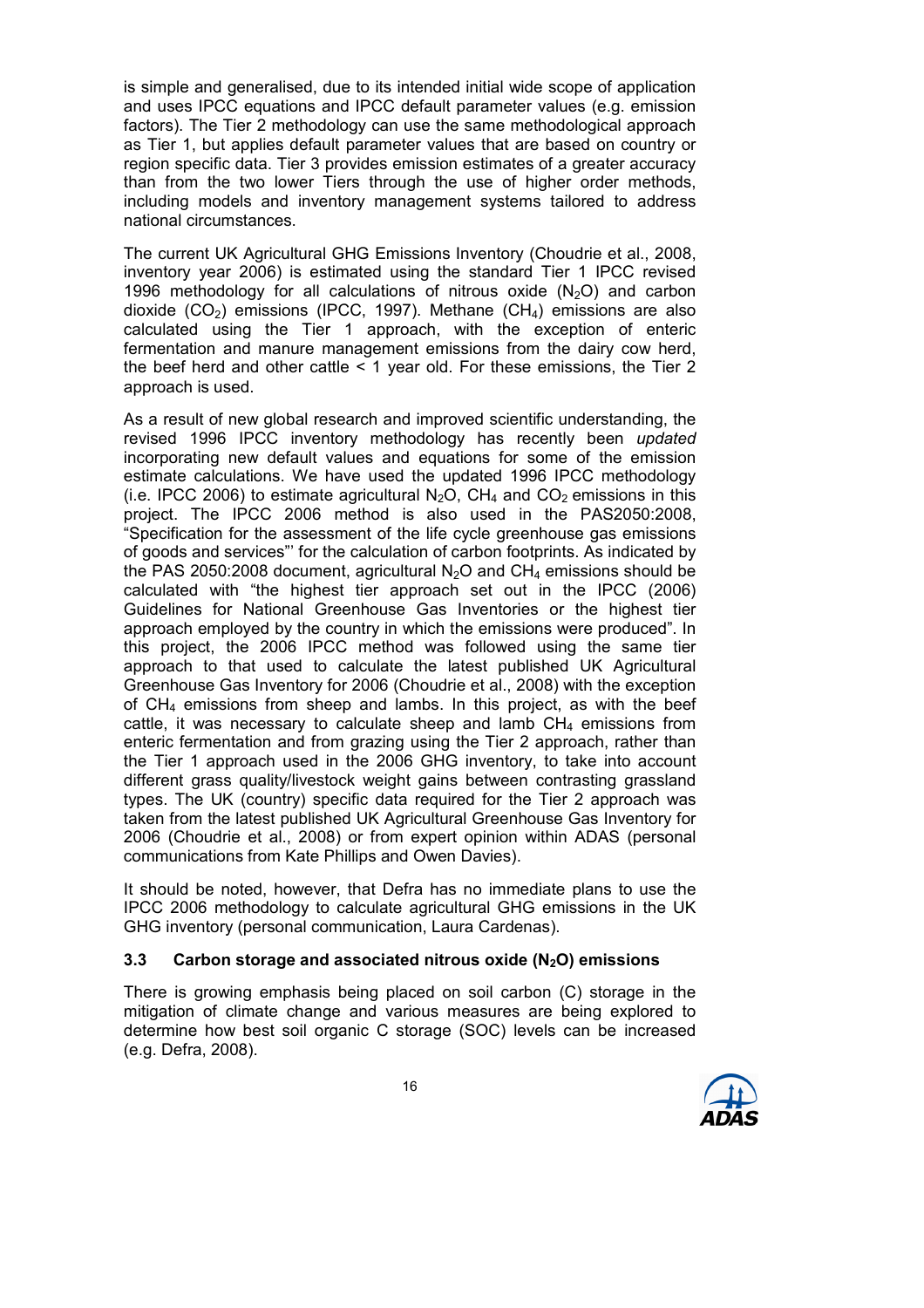Data from the National Soils Inventory (NSI) indicates that grassland top soils typically contain 4.2% SOC (1995/96 data), compared with 2.8% in arable/ley soils (Webb et al., 2001). In contrast, the conversion of tillage land to grassland can result in increased SOC storage in the range 1.1 to 7.0 t CO2e/ha/year (Dawson & Smith, 2006). Permanent grassland pasture will increase SOC storage as soils are not annually cultivated, (since cultivation stimulates organic matter breakdown).

With all estimates of potential changes in SOC storage, it must be recognised that annual rates of accumulation (or depletion) change over time. After a change of management or land use, SOC content tends to move towards a new equilibrium value (after 100 years or more) that is characteristic of the soil type, land use and climate (Johnston & Poulton, 2005). Consequently, annual rates of SOC accumulation (or depletion) change over time and gradually decline as the new equilibrium is approached, when they become zero. The greatest rate of increase/decrease will therefore occur in the early years following change, with c.50% of the long-term (c.100 years) SOC accumulation occurring in the first 20 years (Johnston & Poulton, 2005). A result of this 'diminishing return' situation is that, whatever annual rate of SOC increase/decrease is estimated, it must not be assumed that it will continue indefinitely. Eventually (e.g. after a period of c.100 years) the annual rate of SOC increase/decrease will be zero.

Soil carbon accumulation is also reversible, maintaining SOC at the new equilibrium level is then dependent on continuing the new management practice/land use indefinitely. Full re-seeding of a permanent grassland pasture and the associated soil cultivation will, therefore, result in a substantial loss of the accumulated SOC. Indeed, the conversion of grassland or permanent cropping to tillage cropping has been estimated to result in C losses in the range 2.2 to 6.2 t  $CO<sub>2</sub>e/ha/year$  (Dawson & Smith, 2006), largely due to vegetation clearance, increased soil organic matter decomposition rates upon cultivation and losses of C through erosion (Freibauer et al., 2004).

When considering the carbon storage potential of agricultural practices, including pasture renewal, the overall effect of the practice on all greenhouse gases (i.e.  $CO_2$ , N<sub>2</sub>O and CH<sub>4</sub>) needs to be considered, although, they have not always been extensively quantified, leading to further uncertainty.

The decomposition of organic matter, which occurs following cultivation of a permanent grassland pasture, does not only lose SOC as carbon dioxide, but soil organic nitrogen will also be lost as  $N<sub>2</sub>O$ . Within this project, this was not calculated as, although the IPCC (2006) methodology includes a term for the calculation of  $N<sub>2</sub>O$  emitted following soil nitrogen mineralisation (as a result of loss of soil C through a change in land use or management), the IPCC Tier 1 and Tier 2 methods for the calculation of carbon storage/depletion do not appear to completely account for a full re-seeding of grassland. Additionally, within the current UK GHG inventory no  $N<sub>2</sub>O$  emissions have been calculated associated with SOC loss. It is believed that the IPCC method, i.e. to take the CO<sub>2</sub> emission due to a specific change and then use the C:N ratio for the soils being disturbed to estimate the N lost due to the mineralisation of organic matter, is not scientifically sound (Choudrie et al., 2008). The inventory compilers have decided therefore to await an alternative approach to estimating  $N<sub>2</sub>O$  emissions due to land use change before including any data in

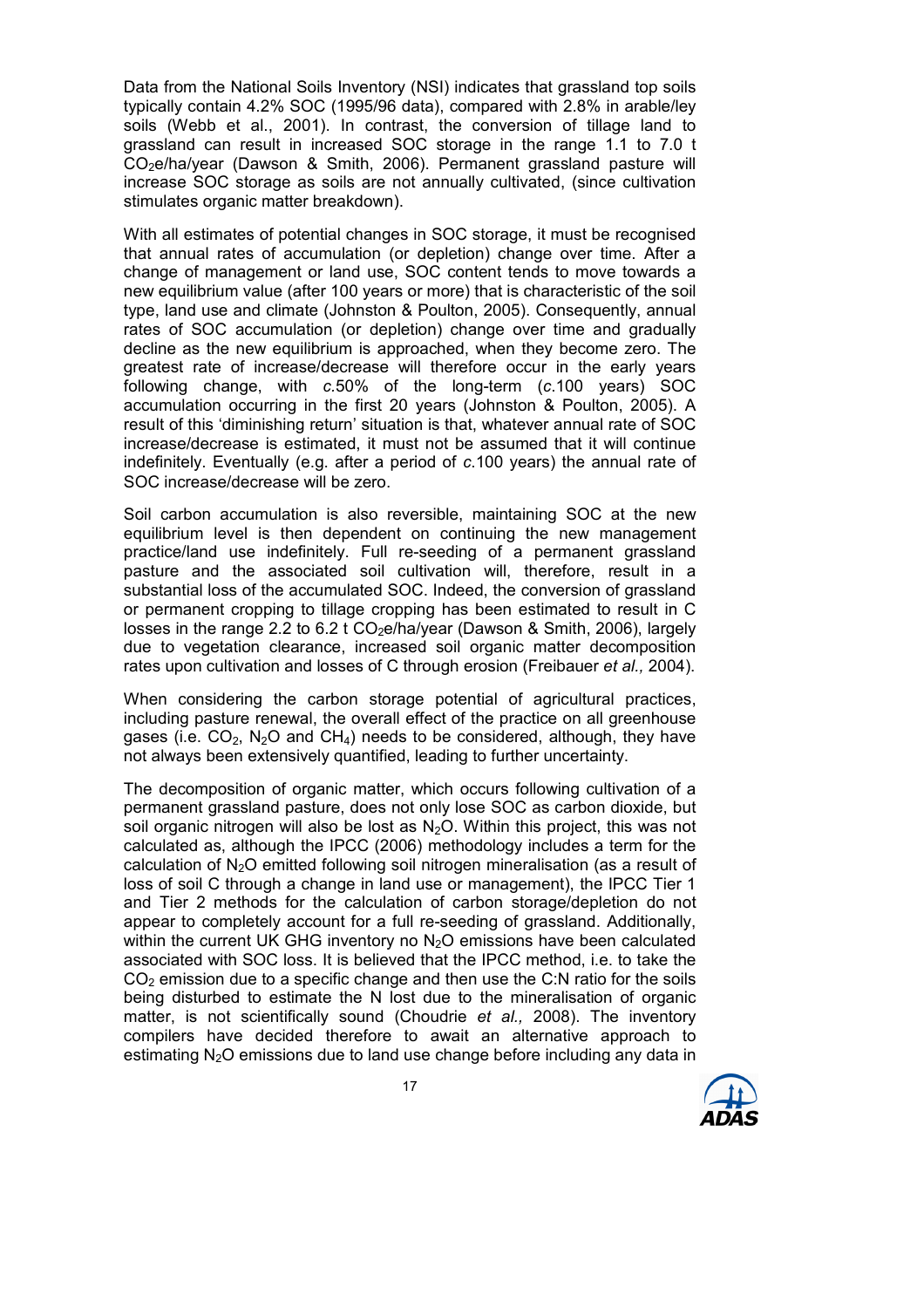the inventory. The 2006 IPCC method is also based on the C:N ratio. On this basis, in this project, we have not included any  $N_2O$  emissions from this potential loss pathway, although it is part of the tier 1, 2006 IPCC approach.

### 3.4 Livestock Production

# 3.4.1 Cattle

The cattle are assumed to be 350 kg steers at the start of the grazing season in April. They stay at grass until the end of September and emissions are based on the average performance over this period only. Grazing is well managed throughout the season and grass heights maintained at ideal levels. The metabolisable energy of the grass has been assumed as 11.0 MJ/kgDM for permanent pasture and 11.5 MJ/kgDM for the full reseed and the overseed and 11.25MJ/kgDM for the rejuvenated and direct drilled swards (with new varieties mixed with the original grasses). Grass growth has been assumed to decline as the reseeded pastures deteriorate over time, with R and DD showing greater decline than FR and OS.

Tables 7 and 8 show the performance parameters used in the process diagrams for calculation of emissions.

|                               | <b>PP</b> | <b>FR</b> | <b>OS</b> | R.   | DD   |
|-------------------------------|-----------|-----------|-----------|------|------|
| Growth rate (kg/day)          | 0.7       | 0.85      | 0.85      | 0.78 | 0.78 |
| MJ/day *                      | 80        | 89        | 89        | 84.5 | 84.5 |
| Stocking rate steers/ha       | 5.5       | 6.5       | 6.5       | 6    | 6    |
| Average weight (kg)           | 413       | 427       | 427       | 420  | 420  |
| Wt at end of 180 days (kg)    | 476       | 503       | 503       | 489  | 489  |
| Total wt gain per animal (kg) | 126       | 153       | 153       | 139  | 139  |
| Total wt gain (kg/ha)         | 693       | 995       | 995       | 834  | 834  |
| Grass yield t/ha **           | 8         | 10        | 10        | 9    | 9    |

### Table 7 Cattle performance assumptions year 1 and 2

\*AFRC 1995

\*\* 90 % of the grass yield is assumed to be utilised.

Performance in the subsequent 3 years was based on the following grass yields and stocking rates:

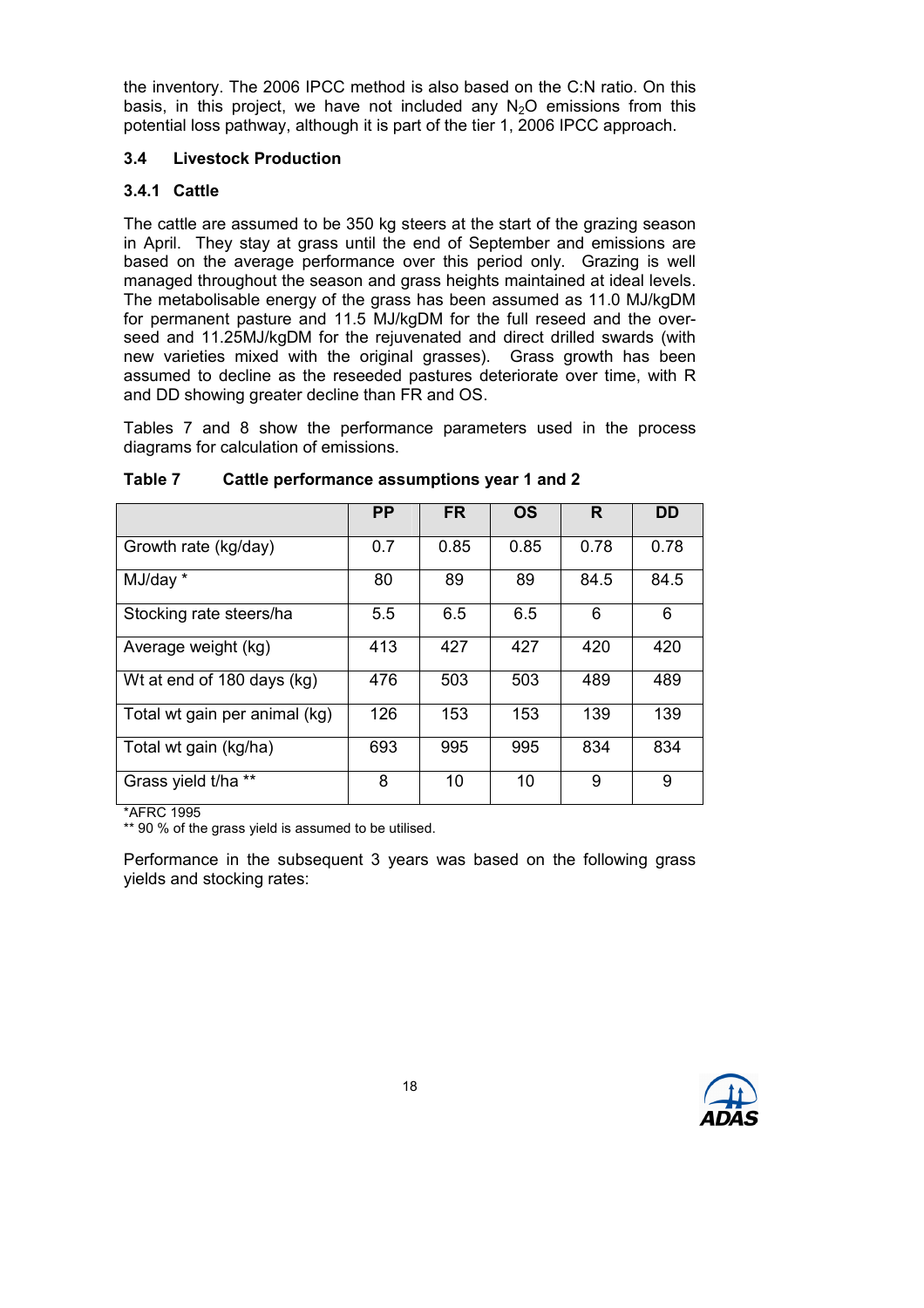|                    | <b>PP</b> | <b>FR</b> | <b>OS</b> | R    | <b>DD</b> |
|--------------------|-----------|-----------|-----------|------|-----------|
| Year 3             |           |           |           |      |           |
| Grass yield (t/ha) | 8         | 9.5       | 9.5       | 8.5  | 8.5       |
| Steers/ha          | 5.5       | 6.1       | 6.1       | 5.6  | 5.6       |
| Year <sub>4</sub>  |           |           |           |      |           |
| Grass yield (t/ha) | 8         | 9.25      | 9.25      | 8.25 | 8.25      |
| Steers/ha          | 5.5       | 5.9       | 5.9       | 5.4  | 5.4       |
| Year 5             |           |           |           |      |           |
| Grass yield (t/ha) | 8         | 9         | 9         | 8    | 8         |
| Steers/ha          | 5.5       | 5.7       | 5.7       | 5.2  | 5.2       |

# Table 8 Grass yields and stocking rates years 3, 4 and 5

#### 3.4.2 Sheep

The sheep are assumed to be lowland ewes of 70 kg mature body weight, lambing in April and with twin lambs (4.5 kg birth weight). The ewes stay with the lambs until weaning at 16 weeks. Lambs are kept on the farm through the 180-day grazing period to the end of September but it is recognised that in practice many of the lambs on the reseeded pastures are likely to have been slaughtered by 22 weeks (150 days) of age. Emissions have only been calculated for the ewe and her twin lambs from April through to September. Energy requirements were taken from AFRC (1995) and included the ewe and her two lambs for the whole 180 days. Tables 9 and 10 show the performance parameters used in the calculation of emissions.

|                                           | <b>PP</b> | FR.  | OS   | R    | DD   |
|-------------------------------------------|-----------|------|------|------|------|
| Lamb wt gain (g/day) to 6 weeks           | 250       | 275  | 275  | 263  | 263  |
| Lamb wt gain ( $g$ /day) 6 to 16<br>weeks | 225       | 250  | 250  | 238  | 238  |
| Lamb wt gain (g/day) post<br>weaning      | 150       | 175  | 175  | 163  | 163  |
| Days to reach 40 kg                       | 174       | 149  | 149  | 160  | 160  |
| Total wt gain to 180 days                 | 36.75     | 41.3 | 41.3 | 39.1 | 39.1 |
| Final wt at 180 days                      | 41.25     | 45.8 | 45.8 | 43.6 | 43.6 |

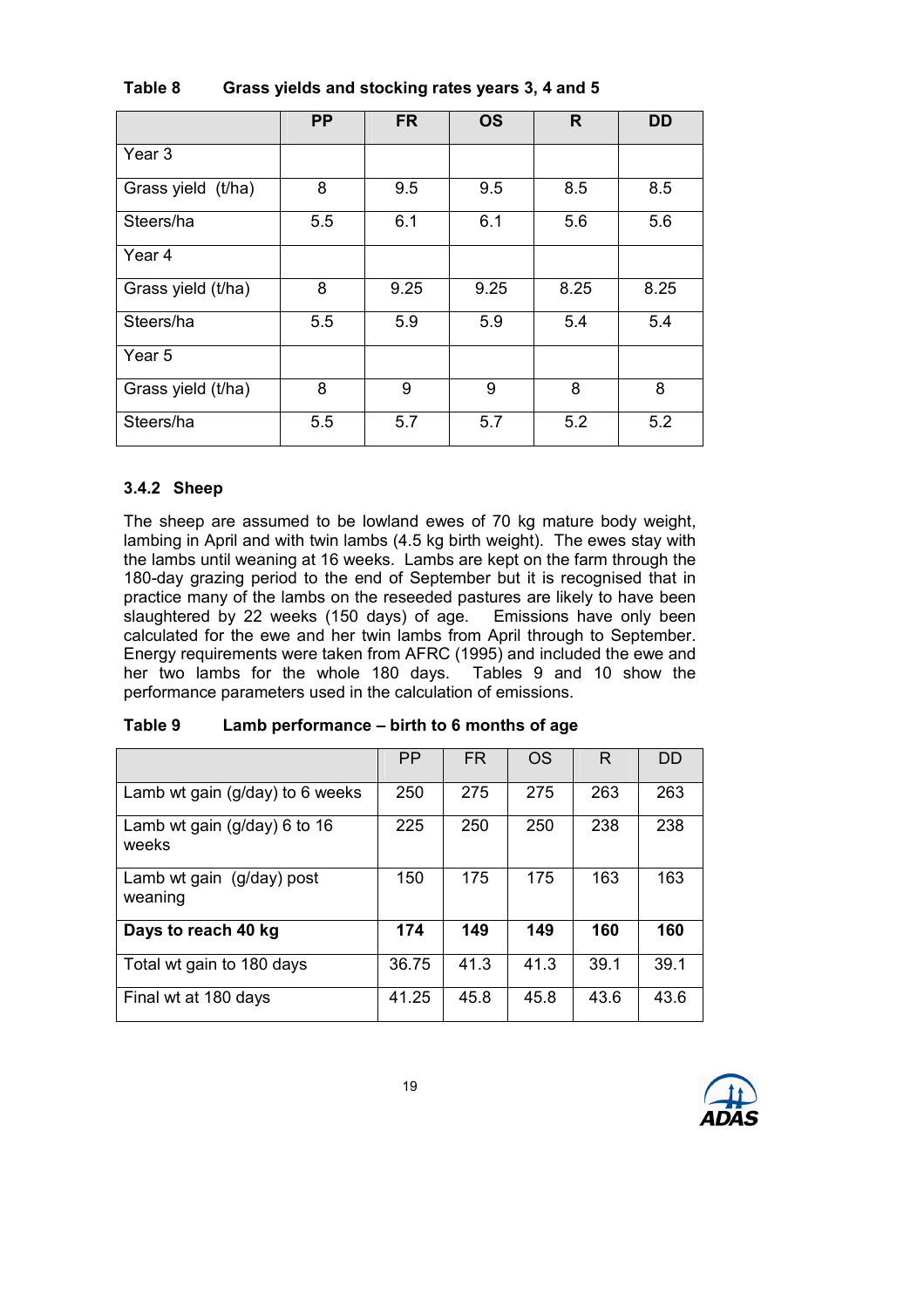|                       | <b>PP</b> | <b>FR</b> | <b>OS</b> | R    | <b>DD</b> |
|-----------------------|-----------|-----------|-----------|------|-----------|
| Years 1 and 2         |           |           |           |      |           |
| Grass yield           | 8         | 10        | 10        | 9    | 9         |
| Ewes (+lambs) per ha  | 14        | 17.5      | 17.5      | 15.7 | 15.7      |
| Year <sub>3</sub>     |           |           |           |      |           |
| Grass yield           | 8         | 9.5       | 9.5       | 8.5  | 8.5       |
| Ewes (+lambs) per ha  | 14        | 16.4      | 16.4      | 14.7 | 14.7      |
| Year 4                |           |           |           |      |           |
| Grass yield           | 8         | 9.25      | 9.25      | 8.25 | 8.25      |
| Ewes (+ lambs per ha) | 14        | 15.9      | 15.9      | 14.0 | 14.0      |
| Year 5                |           |           |           |      |           |
| Grass yield           | 8         | 9         | 9         | 8    | 8         |
| Ewes (+ lambs per ha) | 14        | 15.4      | 15.4      | 13.5 | 13.5      |

# Table 10 Grass yields and sheep stocking rates years 1 to 5

### 4.0 Results

The  $CO<sub>2</sub>$  emissions from the field cultivations of reseeding are shown in Table 11. These clearly show the large difference in emissions related to the full reseed compared to the other methods which is largely related to the tractor power required for ploughing.

#### Table 11  $CO<sub>2</sub>$  emissions from field cultivations

| <b>Reseeding method</b> | Total CO <sub>2</sub> kg/ha |
|-------------------------|-----------------------------|
| Full reseed             | 146.182                     |
| Over-seed               | 58.307                      |
| Rejuvenation            | 37.196                      |
| Direct drill            | 47.048                      |

Assumptions:

1) The work rates chosen are the typical work rate for the machines in hours/ha

2) Embodied energy within machines has not been

incorporated as per PAS2050 standard

3) Embodied energy in crop spray has not been included

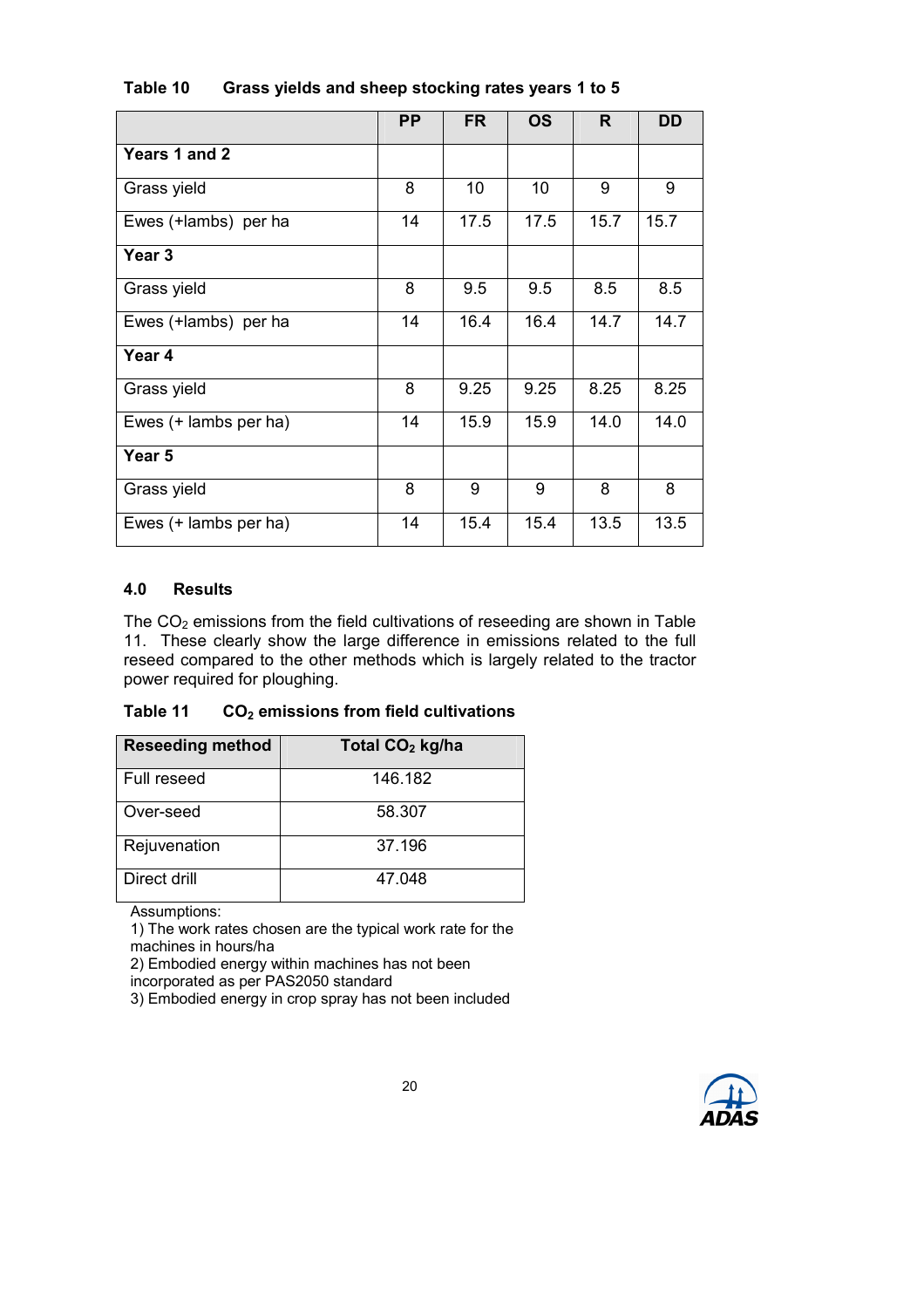# 4.1 Emissions from reseeding

The total emissions from establishment of pasture reseeds and annual maintenance in terms of fertiliser inputs and energy use are shown in Table 12.

# Table 12 Grassland emissions

|                                                                                                            | PP   | <b>FR</b> | OS   | R    | DD   |
|------------------------------------------------------------------------------------------------------------|------|-----------|------|------|------|
| Average total emissions<br>*kgCO <sub>2</sub> e/ha @200kgN/ha<br>on PP and 100 kgN/ha on<br>other pastures | 3260 | 2350      | 2340 | 2190 | 2190 |
| Total establishment **<br>inputs ( $kgCO2e/ha$ )                                                           |      | 780       | 780  | 720  | 720  |
| Total emissions from annual<br>inputs *** (kgCO <sub>2</sub> e/ha)                                         | 1620 | 920       | 920  | 920  | 920  |
| Average energy use *<br>(kgCO <sub>2</sub> e/ha)                                                           | 50   | 80        | 60   | 60   | 60   |
| Average soil emissions *<br>(kqCO <sub>2</sub> e/ha)                                                       | 1590 | 1200      | 1200 | 1070 | 1070 |

\*All figures include one fifth of the establishment emissions plus annual inputs.

\*\* Includes all fertiliser inputs and seed

\*\*\* Includes all fertiliser inputs and lime

The emissions from permanent pasture are much higher than from the reseeded pastures largely as a consequence of the much higher N application rate of 200 kg/ha compared to 100 kg/ha (reseeds with clover). There is little to choose between the methods of reseeding in terms of annual emissions but it would appear that over-seeding is likely to generate slightly lower emissions than a full reseed (with ploughing) through lower use of machinery.

At lower levels of N application emissions would be as shown in Table 13.

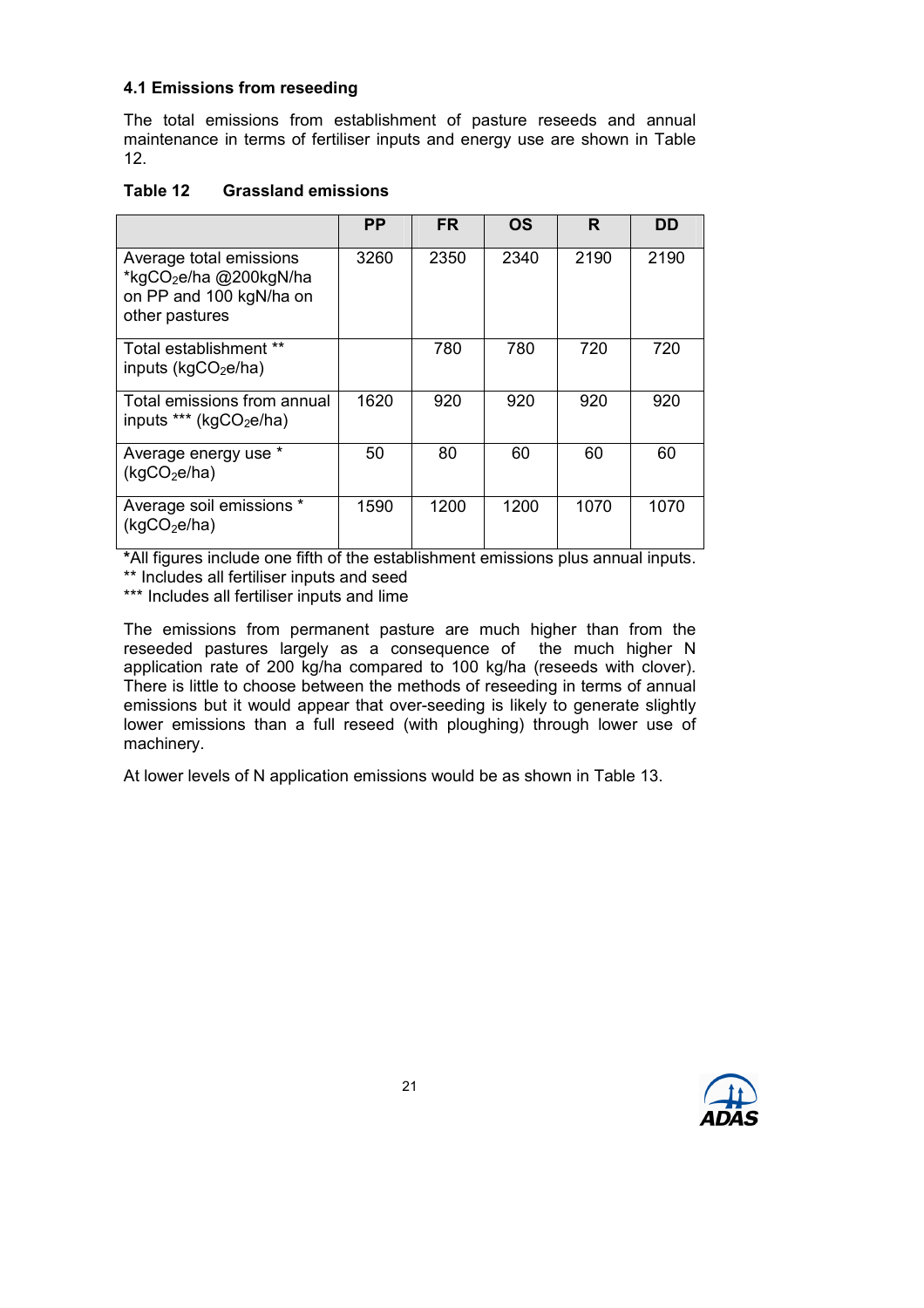# Table 13 Grassland emissions

|                                                                                                           | <b>PP</b> | <b>FR</b> | OS   | R    | DD   |
|-----------------------------------------------------------------------------------------------------------|-----------|-----------|------|------|------|
| Average total emissions<br>*kgCO <sub>2</sub> e/ha @150kgN/ha<br>on pp and 50 kgN/ha on<br>other pastures | 2588      | 1692      | 1678 | 1534 | 1536 |
| Total establishment **<br>inputs ( $kgCO2e/ha$ )                                                          |           | 720       | 720  | 710  | 710  |
| Total emissions from annual<br>inputs *** (kgCO <sub>2</sub> e/ha)                                        | 1260      | 560       | 560  | 560  | 560  |
| Average energy use *<br>(kgCO <sub>2</sub> e/ha)                                                          | 40        | 70        | 60   | 50   | 50   |
| Average soil emissions *<br>(kgCO <sub>2</sub> e/ha)                                                      | 1280      | 890       | 890  | 760  | 760  |

\* All figures include one fifth of the establishment emissions plus annual inputs.

\*\* Includes all fertiliser inputs and seed

\*\*\* Includes all fertiliser inputs and lime

#### 4.2 Animal Emissions

Animal performance data (live-weight gains and stocking rates) were used to calculate emissions per kg of live-weight gain. These are shown in Table 14 for cattle and Table 15 for lambs.

### Table 14 Emissions per kg live-weight gain - steers

| kgCO <sub>2</sub> e/kg live-weight gain                                                  | <b>PP</b> | <b>FR</b> | <b>OS</b> | R    | DD   |
|------------------------------------------------------------------------------------------|-----------|-----------|-----------|------|------|
| Years 1 and 2                                                                            |           | 9.2       | 9.2       | 10   | 10   |
| Year <sub>3</sub>                                                                        |           | 9.8       | 9.8       | 10.7 | 10.7 |
| Year 4                                                                                   |           | 10.1      | 10.1      | 11.1 | 11.1 |
| Year 5                                                                                   |           | 10.5      | 10.5      | 11.5 | 11.5 |
| Average over the five years (200)<br>kgN/ha for PP and 100 kgN/ha<br>for other pastures) | 12.7      | 9.8       | 9.8       | 10.7 | 10.7 |
| Average over the five years (150)<br>kgN/ha for PP and 50 kgN/ha for<br>other pastures)* | 12.2      | 9.0       | 9.0       | 9.8  | 9.8  |

\* Assumes the same level of DM yield and same animal performance.

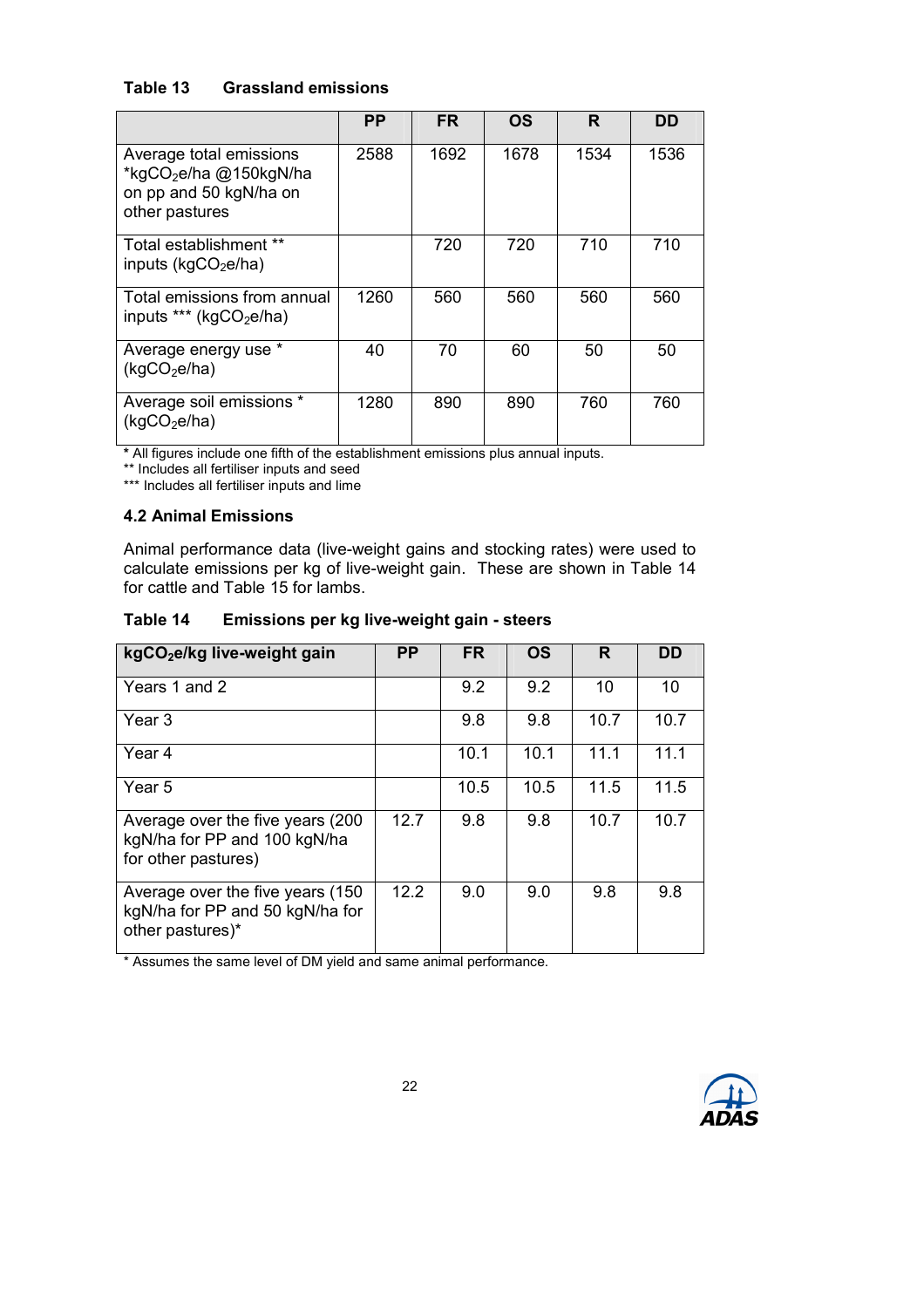| kgCO <sub>2</sub> e/kg live-weight gain                                                  | <b>PP</b> | <b>FR</b> | <b>OS</b> | R   | DD  |
|------------------------------------------------------------------------------------------|-----------|-----------|-----------|-----|-----|
| Years 1 and 2                                                                            |           | 6.0       | 6.0       | 6.5 | 6.5 |
| Year 3                                                                                   |           | 6.1       | 6.1       | 6.5 | 6.5 |
| Year 4                                                                                   |           | 6.2       | 6.2       | 6.7 | 6.7 |
| Year 5                                                                                   |           | 6.3       | 6.3       | 6.8 | 6.8 |
| Average over the five years<br>(200 kgN/ha for pp and 100<br>kgN/ha for other pastures)  | 8.2       | 6.4       | 6.4       | 6.6 | 6.6 |
| Average over the five years<br>(150 kgN/ha for PP and 50)<br>kgN/ha for other pastures)* | 7.9       | 5.6       | 5.6       | 6.0 | 6.0 |

# Table 15 Emissions per kg live-weight gain - lambs

\* Assumes the same level of DM yield and same animal performance for reseeded pastures, but 1 tonne less DM from PP.

Alternative levels of fertiliser application for PP were also investigated. The calculations assumed a response rate of 20 kgDM/kg N applied. The results are shown below in tables 16 and 17.

### Table 16 Performance of cattle on permanent pasture at varying levels of N application

| kgN/ha | Grass<br>DM/ha | Stocking rate<br>(steers/ha) | kg live-weight<br>gain/ha | kgCO2e/kg live-<br>weight gained |
|--------|----------------|------------------------------|---------------------------|----------------------------------|
| 200    | 8              | 5.5                          | 693                       | 12.7                             |
| 150    | 7              | 4.8                          | 605                       | 12.2                             |
| 100    | 6              | 4.1                          | 520                       | 11.6                             |
| 50     | 5              | 3.4                          | 428                       | 10.8                             |
| 0      | 4              | 2.8                          | 347                       | 9.8                              |

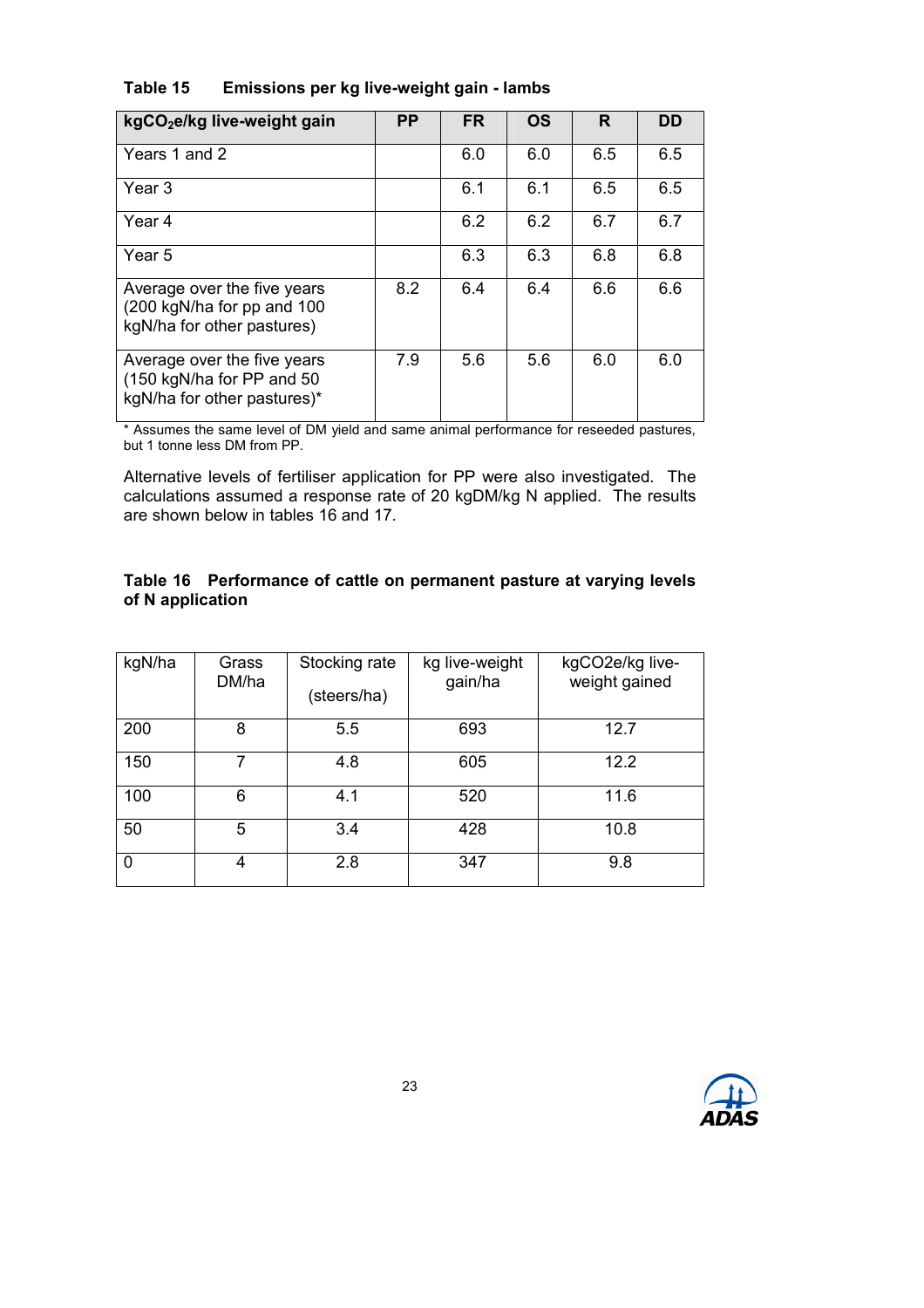|                  | Table 17 Performance of sheep on permanent pasture at varying levels |  |
|------------------|----------------------------------------------------------------------|--|
| of N application |                                                                      |  |

| kgN/ha | Grass<br>DM/ha | Stocking rate<br>(ewes/ha) | kg Live-weight<br>gain/ha | kgCO <sub>2</sub> e/kg live-<br>weight gained |
|--------|----------------|----------------------------|---------------------------|-----------------------------------------------|
| 200    | 8              | 14.0                       | 1028.2                    | 8.1                                           |
| 150    | 7              | 12.3                       | 905                       | 7.9                                           |
| 100    | 6              | 10.5                       | 771                       | 7.5                                           |
| 50     | 5              | 8.8                        | 642                       | 6.9                                           |
| 0      | 4              | 7.0                        | 514                       | 6.1                                           |

### 5.0 Conclusions

The improved performance of livestock on modern varieties of grass and clover has been well researched and is ongoing as new varieties are developed and marketed. This work aimed to evaluate whether the benefits in live-weight gain were adequate to offset the increased emissions of GHGs associated with reseeding. Table 18 summarises the main findings of this work.

| Table 18                                                    |  |  | Summary of emissions from grassland production and |  |
|-------------------------------------------------------------|--|--|----------------------------------------------------|--|
| cattle and sheep live-weight gain during the grazing season |  |  |                                                    |  |

|                                                                                                                  | <b>PP</b> | <b>FR</b> | OS.  | R    | DD   |
|------------------------------------------------------------------------------------------------------------------|-----------|-----------|------|------|------|
| <b>Emissions from grass</b><br>production (over 5 years)                                                         |           |           |      |      |      |
| total<br>emissions<br>Average<br>*kgCO <sub>2</sub> e/ha @200kgN/ha on<br>PP and 100 kgN/ha on other<br>pastures | 3260      | 2370      | 2350 | 2220 | 2220 |
| Average total emissions<br>*kgCO <sub>2</sub> e/ha @150kgN/ha on<br>PP and 50 kgN/ha on other<br>pastures        | 2588      | 1660      | 1650 | 1520 | 1520 |
| <b>Cattle - emissions</b><br>kgCO <sub>2</sub> e/kg live-weight gain                                             |           |           |      |      |      |
| Average over the five years<br>(200 kgN/ha for PP and 100<br>kgN/ha for other pastures)                          | 12.7      | 9.8       | 9.8  | 10.7 | 10.7 |
| Average over the five years<br>(150 kgN/ha for PP and 50<br>kgN/ha for other pastures)*                          | 12.2      | 9.0       | 9.0  | 9.8  | 9.8  |

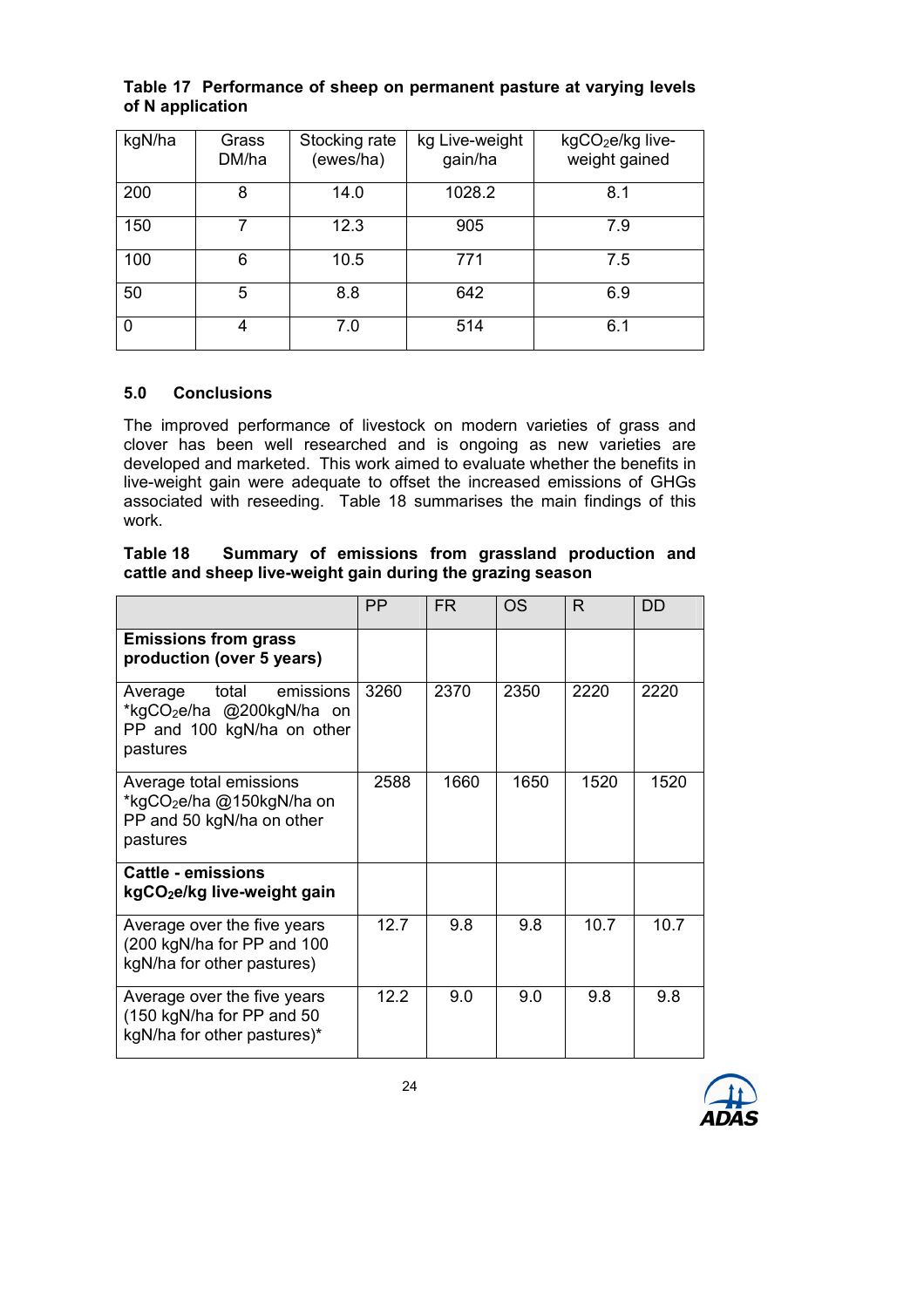| <b>Sheep - emissions</b><br>kgCO <sub>2</sub> e/kg live-weight gain                     |     |     |     |     |     |
|-----------------------------------------------------------------------------------------|-----|-----|-----|-----|-----|
| Average over the five years<br>(200 kgN/ha for PP and 100<br>kgN/ha for other pastures) | 8.2 | 6.4 | 6.4 | 6.6 | 6.6 |
| Average over the five years<br>(150 kgN/ha for PP and 50<br>kgN/ha for other pastures)* | 7.9 | 5.6 | 5.6 | 6.0 | 6.0 |

The calculations were reworked using a significantly lower level of N application with all swards receiving only 50 kgN/ha. Even at this level of fertiliser on the PP, emissions per kg live-weight gain for both store cattle and growing lambs were lower on all reseeded pastures (10.8 kgCO $_2$ e/kg liveweight gain in steers and 6.9 kgCO<sub>2</sub>e/kg live-weight gain in lambs on PP with 50 kgN/ha).

It is clear from the calculations that emissions from permanent pasture using the chosen levels of N fertiliser are significantly higher than from reseeded pastures, despite the emissions generated by soil disturbance and machinery when reseeding by whichever method chosen. The increased animal performance achieved on improved pastures (with clover) further outweighs the emissions from reseeding giving consistently lower emissions per kg of live-weight gain for all reseeded pastures. Emissions per hectare of land are highly dependent on nitrogen fertiliser input, grass yield, nutritional value of the sward, utilisation and animal stocking rate and will vary very considerably from site to site. Further scenarios could be tested using the same methodology.

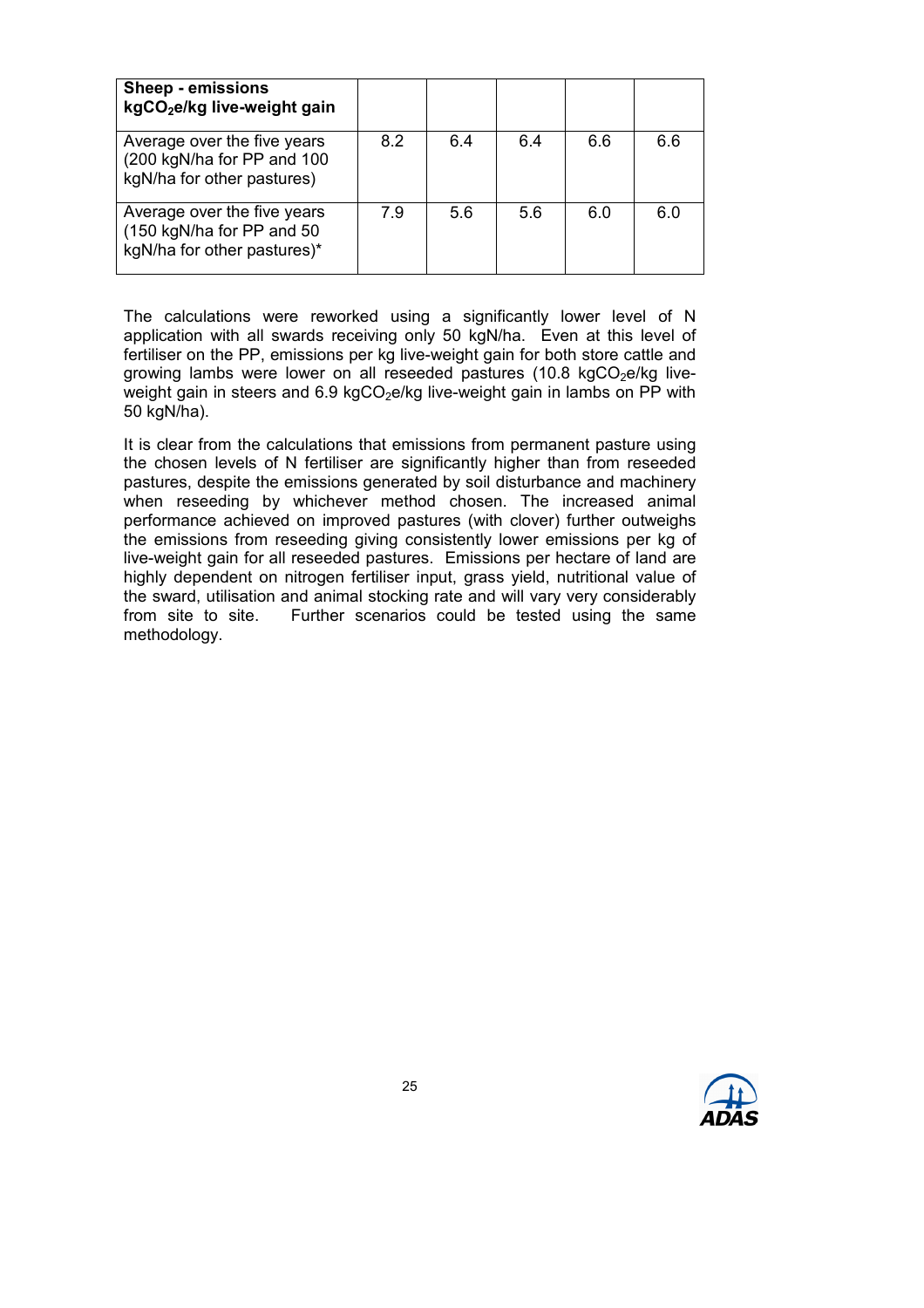#### 6.0 References

ABER Clover Management Guide Produced by IGER and British Seed Houses

ADAS Forage Manual (2003)

AFRC (1995) Energy and Protein Requirements of Ruminants.

Andrews, M., Scholefield, D., Abberton, M.T., McKenzie, B.A., Hodge, S., Raven, J.A. (2007) Use of white clover as an alternative to nitrogen fertiliser for dairy pastures in nitrate vulnerable zones in the UK: Productivity, environmental impact and economic considerations. Annals of Applied Biology, 151 (1):11-23

Bristow, A.W., Jarvis, S.C. (1991) Effects of grazing and nitrogen fertiliser on the soil microbial biomass under permanent pasture. Journal of the Science of Food & Agriculture, 54 (1):9-21.

British Survey of Fertiliser Practice. Fertiliser use on farm crops for crop year 2008 statistics.defra.gov.uk/esg/bsfp/2008.pdf

Choudrie, S.L., Jackson, J., Watterson, J.D., Murrells, T., Passant, N., Thomson, A., Cardenas, L., Leech, A., Mobbs, D.C. & Thistlethwaite, G. (2008) UK Greenhouse Gas Inventory 1990 to 2006: Annual Report for submission under the Framework Convention on Climate Change. (main authors), AEA Technology, Didcot, UK, April 2008.

Clover, C. (2007) www.telegraph.co.uk 09/07/2007

Connabeer, D. (2009) Getting rid of thistles. Duncan Connabeer of Dow AgroSciences explains the benefits. Reported in Forage Matters: Spring 2009.

Daly, M., Mackenzie, G.H. (1984) Comparison of permanent pasture and a reseeded sward under grazing at different nitrogen levels. Research and Development in Agriculture.

DARD (1999) GMPIP report 99

www.ruralni.gov.uk/index/livestock/grass\_and\_clover/grass\_land\_technical\_pr ojects/gmpip/gmpip\_gmpipreport99.htm

Dawson, J.J.C. & Smith, P. (2006) Review of carbon loss from soil and its fate in the environment. Final Technical Review Report for Defra project SP08010.

Davies, A. (2003) Personal communication. IGER

Davies, A., Fothergill, M., Jones, J.R. (1998) Efficient use of upland pastures. IGER Innovations 2008

Davies, A. Improved upland pastures: The Bronydd Mawr story. IGER Technical advisory report

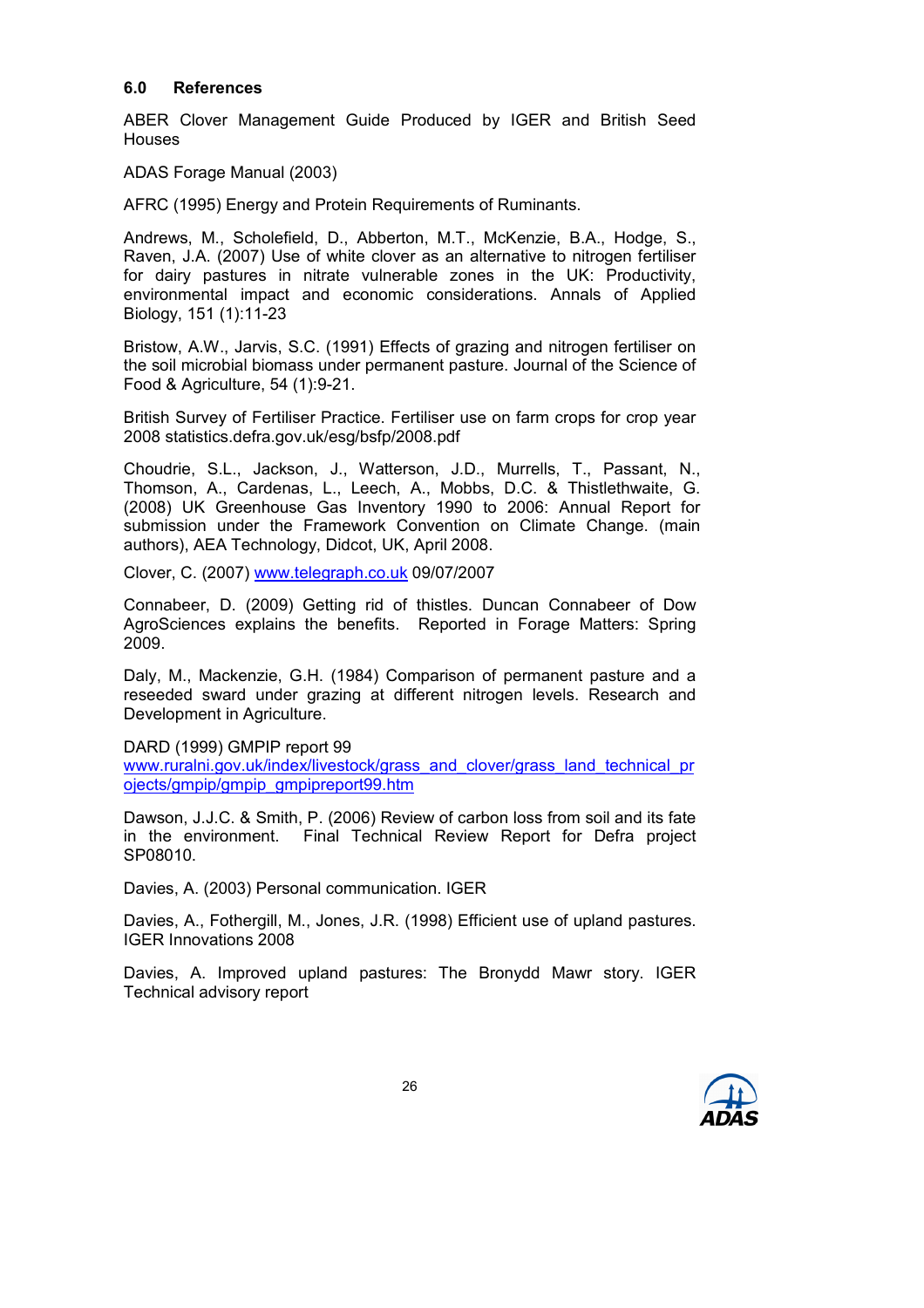Davies D.A. & Munro J.M.M. (1988) Assessment of grass-clover pastures for lowland and upland lamb production. Proceedings of  $12<sup>th</sup>$  General Meeting European Grassland Federation, Dublin, 1988, 164-7.

Davies, M.G., Smith, K.A., Vinten, A.J.A. (2001) The mineralisation and fate of nitrogen following ploughing of grass and grass-clover swards. Biology and Fertility of Soils, 33 (5):423-434.

Davies, O. (1987) Trawscoed Experimental Husbandry Farm advisory report 87/14 - EC13046 Sward height measurements of Different Ryegrass **Cultivars** 

Defra (2003) RB209 Fertiliser Recommendations for Agricultural and Horticultural Crops.

Defra. (2008) Consultation on the Draft Soil Strategy for England. March 2008. http://www.defra.gov.uk/corporate/consult/soilstrategy/consultation.pdf

Defra (2008), 2008 Guidelines to Defra's GHG Conversion Factors, http://www.defra.gov.uk/environment/business/reporting/pdf/ghg-cf-guidelinesannexes2008.pdf

Defra (2009) Agricultural statistics in your pocket 2008. Farming Statistics, Accounts and Publications, Defra.

Drennan, M.J., McGee, M. (2008) Performance of spring-calving beef suckler cows and their progeny on four contrasting grassland management systems. Livestock Science, 117 (2-3): 238-248

EBLEX More profitable beef from grass

EBLEX (2005) Target lamb management for better returns

EBLEX (2008a) Improving pasture for better returns. Beef and sheep BRP Manual 1

EBLEX (2008b) Feeding growing and finishing cattle for better returns. Beef BRP manual 7

Fitzgerald, L. (2008) More productive swards from reseeding. Cattle Farm Management Notes: 12/08/08

Farmers weekly 30/05/2008

Forage Matters Spring (2007) Great strides in grass

Fothergill, M. (2003) Personal communication. IGER

Freibauer, A., Rounsevell, M.D.A., Smith, P. & Verhagen, J. (2004) Carbon sequestration in the agricultural soils of Europe. Geoderma 122, 1-23.

FWi www.fwi.co.uk 13/01/2006

FWi www.fwi.co.uk 12/03/2009

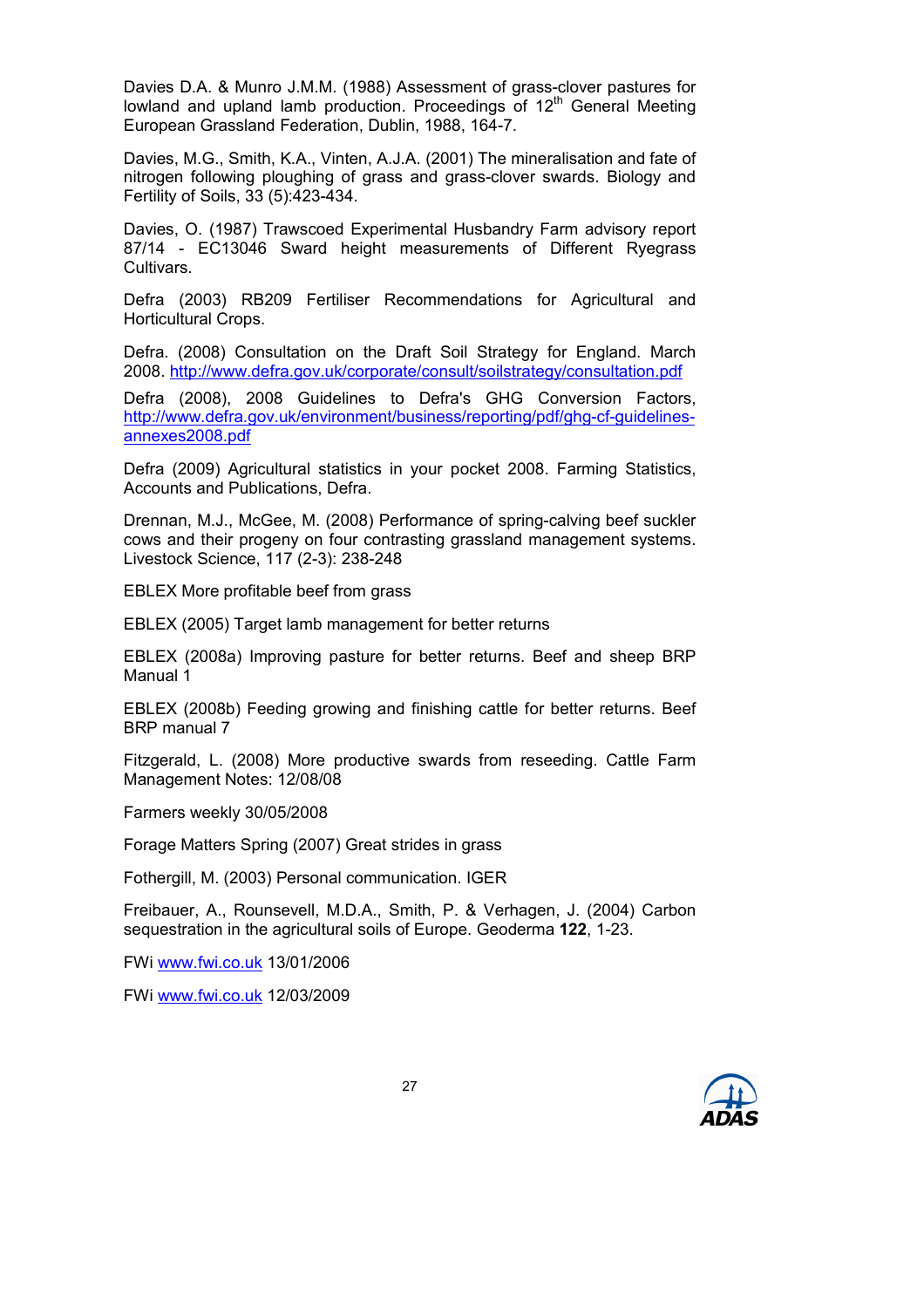Hanton, D. (2007) Highland monitor farm annual report 2006 – 2007 http://www.qmscotland.co.uk/analysis/downloads/Highland%20Annual%20Re port%202006-07.pdf

High Sugar Grass. New varieties developed by IGER for more efficient meat and milk production. Produced by IGER and British Seed Houses

Hoekstra, N.J. Schulte, R.P.O., Struik, P.C., Lantinga, E.A. (2007) Pathways to improving the N efficiency of grazing bovines. European Journal of Agronomy. 26 (4):363-374

Hopkins, A. (2000) Herbage production. In Grass- its production and utilization (Ed A. Hopkins), 90-100. oxford Blackwell Science.

Hopkins, A., Bowling P.J. Johnson J (1992) Site-specific variability in the productivity and nutrient uptake of permanent and sown swards. Proceedings of the 14<sup>th</sup> General meeting European Grassland Federation, Lahti 1992, 199-203.

Hopkins, A., Gilbey, J., Dibb, C., Bowling, P.J., Webb, M. (1990) Response of permanent and re-seeded grassland to fertiliser nitrogen. 1. Herbage production and herbage quality. Grass and Forage Science 45:43-55.

Hopkins A and Lobley M (2009). A Scientific Review of the Impact of UK Ruminant Livestock on Greenhouse Gas Emissions, CRPR Research Report No. 27. Centre for Rural Policy Research, University of Exeter, UK.

Hopkins, A., Murray, P.J., Bowling, P.J. Rook, A.J., Johnson, J. (1995) Productivity and nitrogen uptake of ageing and newly sown swards of perennial ryegrass (lolium perenne L.) at different sites and with different nitrogen fertilizer treatments. European Journal of Agronomy 4 (1):65-75

IPCC (1997) Revised 1996 IPCC Guidelines for National Greenhouse Gas Inventories. Houghton, J.T., Meira Filho, L.G., Lim, B., Tréanton, K., Mamaty, I., Bonduki, Y., Griggs, D.J. and Callander, B.A. (Eds). Intergovernmental Panel on Climate Change (IPCC), IPCC/OECD/IEA, Paris, France.

IPCC (2006) 2006 IPCC Guidelines for National Greenhouse Gas Inventories. H.S. Eggleston, L. Buendia, K. Miwa, T. Ngara, K. Tanabe (Eds). Intergovernmental Panel on Climate Change (IPCC), IPCC/OECD/IEA/IGES, Hayama, Japan.

Johnston, A.E. & Poulton, P.R. (2005) Soil Organic Matter: Its Importance In Sustainable Agricultural Systems. Paper presented to The International Fertiliser Society. Cambridge, December 2005. The International Fertiliser Society Proceedings 565, 1-46.

Lovett, D.K., Bortolozzo, A., Conaghan, P., O'Kiely, P., O'Mara, F.P. (2004). In vitro total and methane gas production as influenced by rate of nitrogen application, season of harvest and perennial ryegrass cultivar. Grass and Forage Science 59 227-232.

Lovett, D.K., Mcgilloway D., Bortolozzo, A., Hawkins, M., Callan,J., Flynn,B., O'Mara, F.P. (2006). In Vitro fermentation patterns and methane production as influenced by cultivar and season of harvest of Lolium perenne L. Grass and Forage Science 61(1):9-21